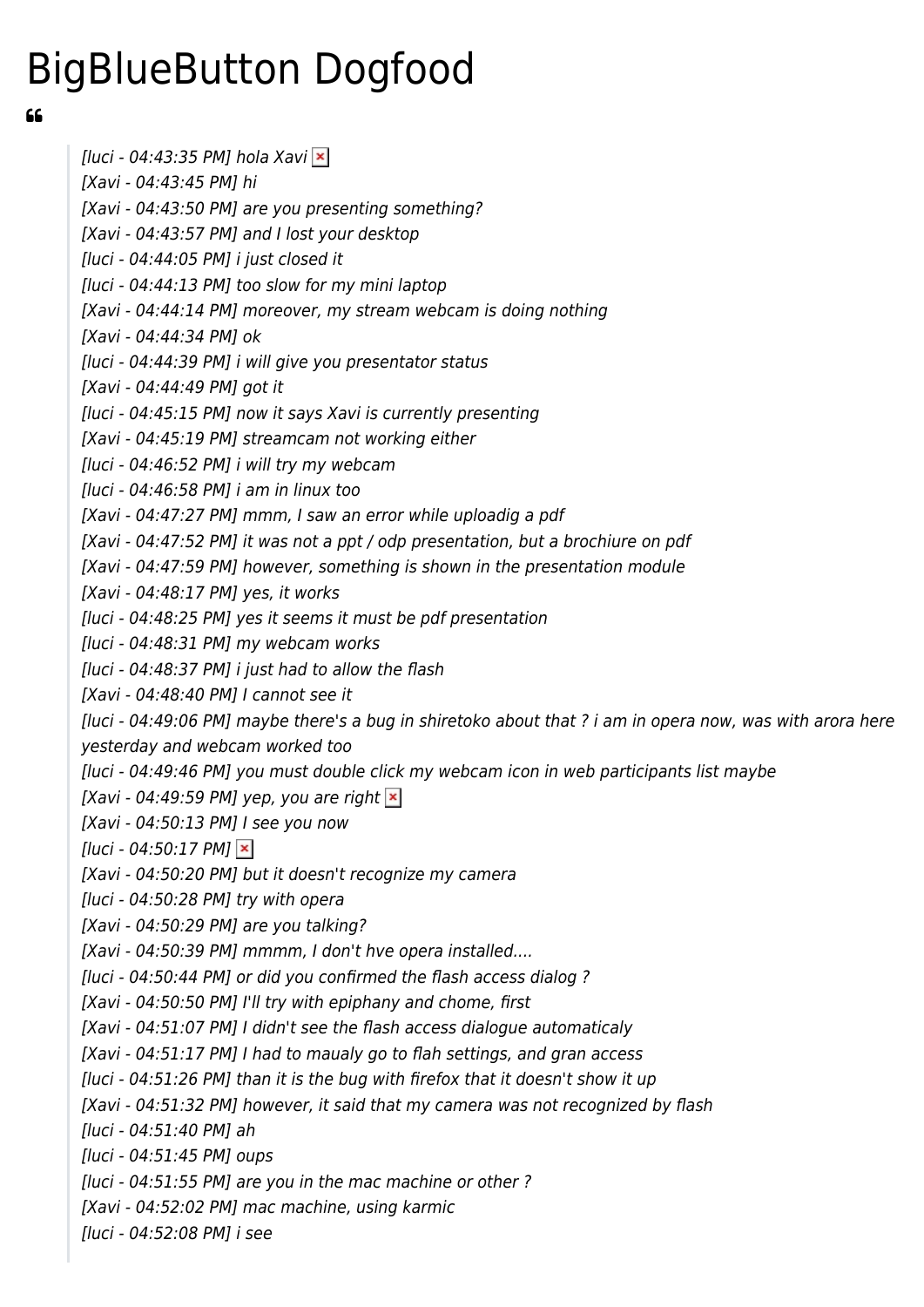[Xavi - 04:52:11 PM] yesterday it worked like acharm with ekiga and skype [luci - 04:52:12 PM] presentation works [Xavi - 04:52:22 PM] ok, I loggof and login again with other browsers [luci - 04:52:25 PM] have you tried with ustream.tv yet ? [luci - 04:52:31 PM] it uses the same as this i presume [Xavi - 04:52:31 PM] no, not yet [Xavi - 04:52:42 PM] see you in a few secs [Pascal St-Jean - 10:54:15 AM] Hey everyone [luci - 04:55:00 PM] hi pascal [Pascal St-Jean - 10:54:42 AM] just thought I'd come see if there was anyone online [Pascal St-Jean - 10:54:57 AM] I'll be heading out to TikiFest to great the others after lunch here [Pascal St-Jean - 10:55:05 AM] We should be online around 3PM Eastern [Xavi - 04:55:58 PM] luci, how do you delete a presenation file? [luci - 04:56:00 PM] ok, it means 9PM CET  $\vert x \vert$ [Pascal St-Jean - 10:55:45 AM] hum good question [luci - 04:56:15 PM] no idea, Xavi [Pascal St-Jean - 10:55:50 AM] you should just be able to close it [luci - 04:56:21 PM] i haven't tried it yet [Pascal St-Jean - 10:55:55 AM] one second I can ask Fred [Pascal St-Jean - 10:56:33 AM] Fred Dixon will join us [Pascal St-Jean - 10:56:40 AM] you can ask him a few questions about the system [Pascal St-Jean - 10:56:47 AM] he's excited that we are using it for TIkiFest [Xavi - 04:57:34 PM] hey, it worked (webcam) with epiphany [Xavi - 04:57:43 PM] webcam is on [Pascal St-Jean - 10:57:26 AM] Hi Fred [luci - 04:57:59 PM]  $\times$ [Fred - 10:57:47 AM] Hi guys [Xavi - 04:58:06 PM] hi Fred [luci - 04:58:23 PM] hey guys, i can see you  $\vert \times \vert$ [Xavi - 04:58:42 PM] so can  $|\times|$ [Pascal St-Jean - 10:58:16 AM] if you guys have speakers on Fred can give a quick presentation on the system [luci - 04:58:47 PM] lets try the voice now [Pascal St-Jean - 10:58:22 AM] how to give poeple presentor rights [Pascal St-Jean - 10:58:27 AM] and how to setup Screen Sharing [Xavi - 04:58:58 PM] ok [luci - 04:59:03 PM] cool [Pascal St-Jean - 10:58:41 AM] I'll let you take it away Fred [Xavi - 04:59:11 PM] and how to delete files uploaded to the presentation [Pascal St-Jean - 10:58:54 AM] I'll be able to train the others here in Toronto when I see them [Fred - 10:59:12 AM] sure thing [Pascal St-Jean - 10:59:00 AM] thx [Fred - 10:59:29 AM] Do you guys want to join the voice conference? [Pascal St-Jean - 10:59:21 AM] sure I'll join [Xavi - 04:59:58 PM] ok, how do we dothat? [Pascal St-Jean - 10:59:29 AM] if you click on the Headset button [Pascal St-Jean - 10:59:31 AM] on top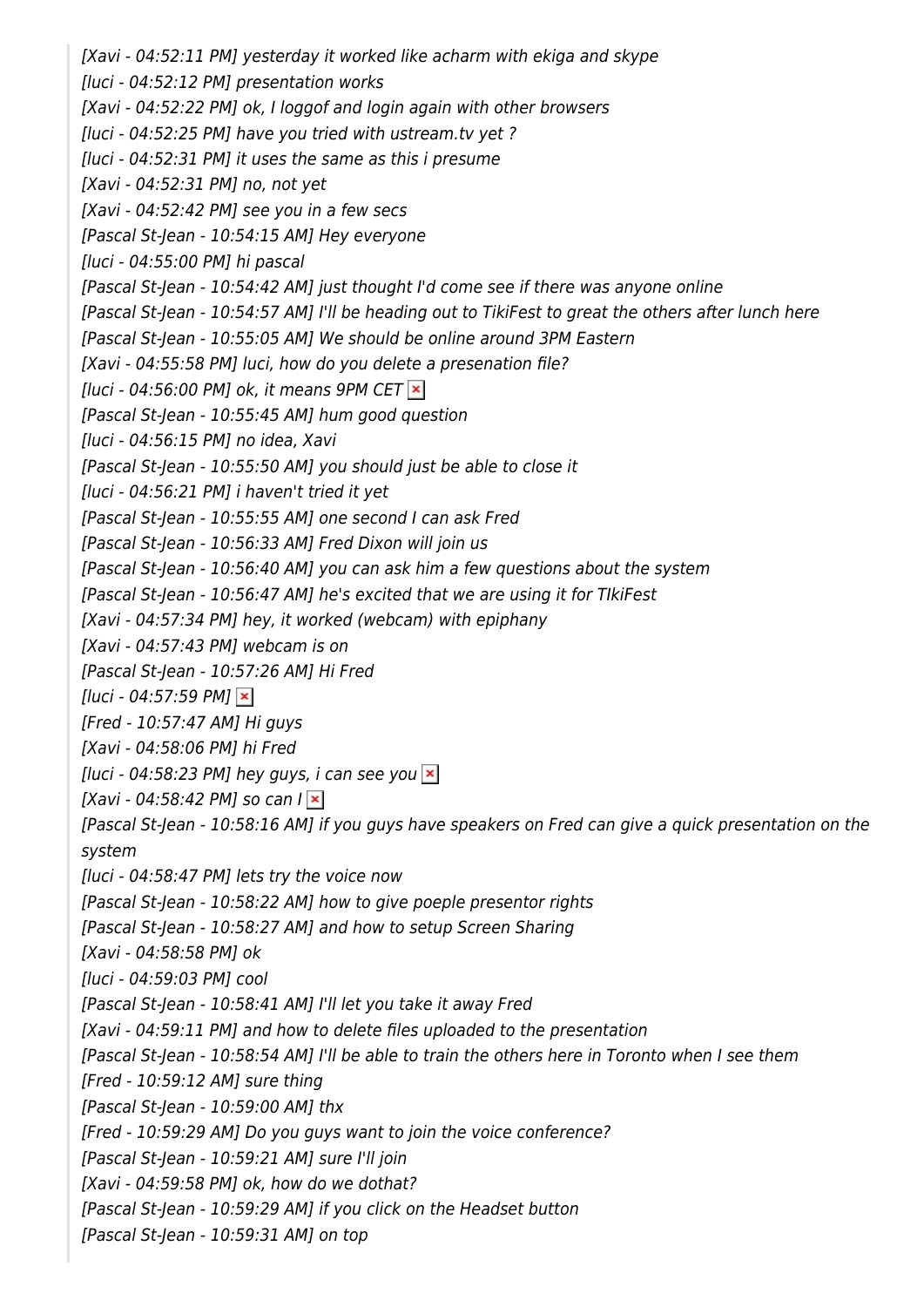[Fred - 10:59:47 AM] right [Pascal St-Jean - 10:59:36 AM] beside the webcome [Pascal St-Jean - 10:59:42 AM] it will activate VOIP [Xavi - 05:00:26 PM] ah, ok [Fred - 11:00:29 AM] Xavi ... can you hear me? [Xavi - 05:00:53 PM] ah, sure, I can  $\vert \times \vert$ [Xavi - 05:01:00 PM] I'll get my headphone [Xavi - 05:01:07 PM] i'm on the living room with my wife :-9 [Fred - 11:00:54 AM] Luci ... can you join the voice conference? [Xavi - 05:01:13 PM] and she $\hat{A}$ 's sleeping [Fred - 11:02:08 AM] I can see the headphones  $[Xavi - 05:02:37 PM]$ [Xavi - 05:04:48 PM] ok, go ahead [Xavi - 05:04:51 PM] yes, it is [Xavi - 05:05:08 PM] there is soe echo [Xavi - 05:05:33 PM] yes, I thought so [Fred - 11:05:19 AM] is the any better [Xavi - 05:05:35 PM] yes much better [Pascal St-Jean - 11:05:10 AM] I'm muted [Pascal St-Jean - 11:05:23 AM] hey luci  $[Fred - 11:05:39 AM]$  Luci  $-$  please join the voice conference [Pascal St-Jean - 11:05:31 AM] if you join voice conference Fred is giving us a tour [Xavi - 05:06:08 PM] Fred, one comment: [Xavi - 05:06:19 PM] the tooltip for the headphone icon is not intuitive [Fred - 11:06:05 AM] sure [Xavi - 05:06:27 PM] it says start my mic [Xavi - 05:06:31 PM] not join the audio conference [Pascal St-Jean - 11:06:05 AM] luci is in [Fred - 11:06:21 AM] yes ... good point [Xavi - 05:06:40 PM] ok [Xavi - 05:07:02 PM] luci, I can't hear [Xavi - 05:07:06 PM] are you speaking? [Fred - 11:06:55 AM] yes [Pascal St-Jean - 11:06:44 AM] i should be muted [Xavi - 05:07:20 PM] mmmmm [Xavi - 05:07:26 PM] I can't hear anybody now [Fred - 11:07:24 AM] Xavi, I'm going to try kicking you out of the voice conference [Fred - 11:07:27 AM] then you can re-join [Xavi - 05:07:45 PM] ok [Xavi - 05:08:05 PM] yes, it worked [Xavi - 05:08:07 PM] yes [Fred - 11:10:03 AM] Just reconnect Xavi [Pascal St-Jean - 11:10:34 AM] we'll its all about pushing it this week ) [Pascal St-Jean - 11:10:56 AM] I don't see him on Skype either [Pascal St-Jean - 11:10:59 AM] maybe internet drop [luci - 05:11:48 PM] wb Xavi  $[Fred - 11:12:07 AMI$  can you hear?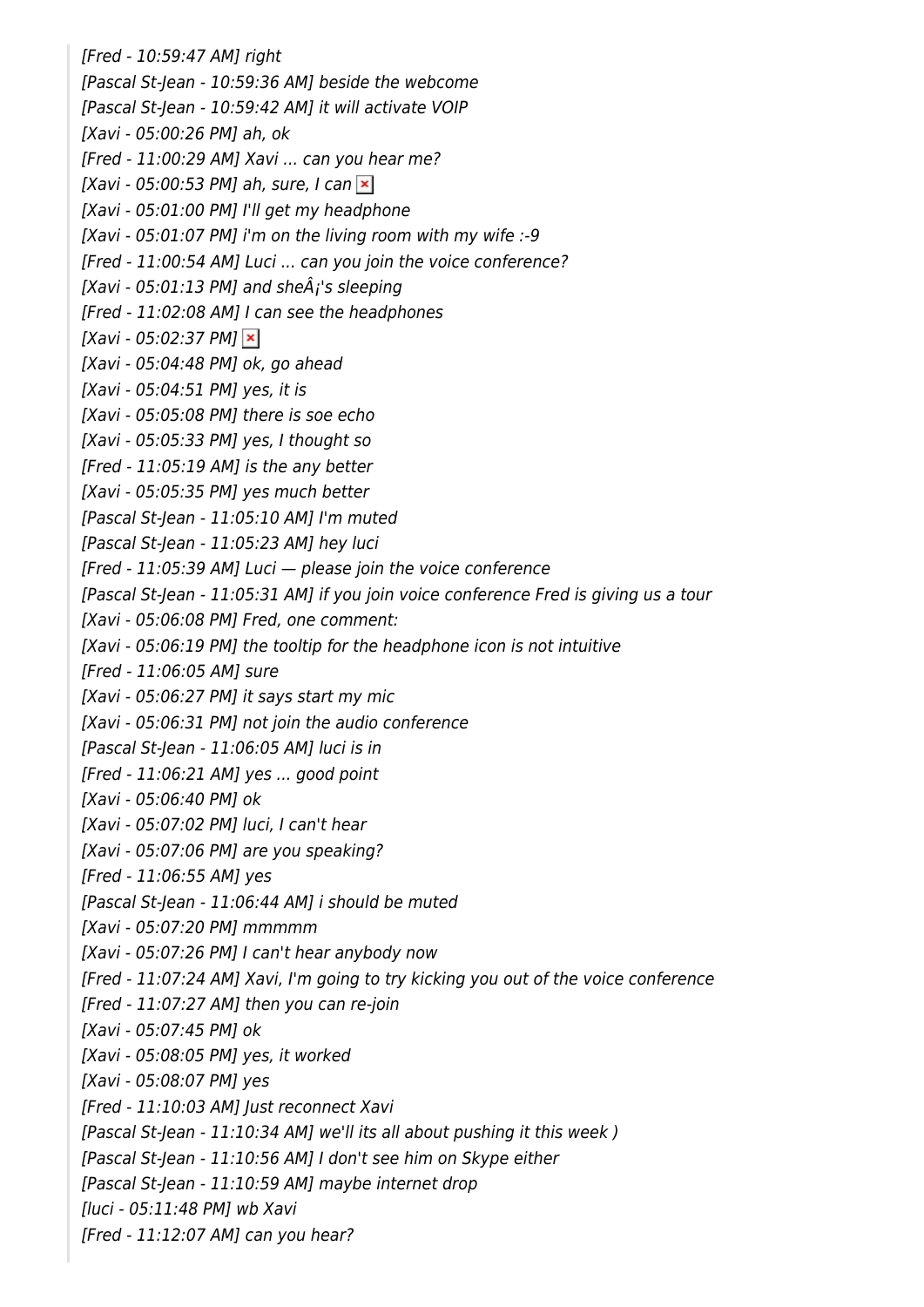[luci - 05:12:30 PM] i can [luci - 05:12:36 PM] no idea about Xavi [Pascal St-Jean - 11:12:11 AM] ok hey Luci can you share your screen [Pascal St-Jean - 11:12:17 AM] 3rd button on top [Pascal St-Jean - 11:12:34 AM] sure lets give it a go  $\times$ [Pascal St-Jean - 11:12:55 AM] sure I see it great [Pascal St-Jean - 11:13:08 AM]  $\times$ [Pascal St-Jean - 11:13:19 AM] actually see it better due to the smaller resolution [Pascal St-Jean - 11:13:47 AM] I tried setting it up on my Ubuntu install yesterday [Pascal St-Jean - 11:13:51 AM] wasn't able to get it going [Pascal St-Jean - 11:14:01 AM] maybe I didn't have the proper flash plugin [Pascal St-Jean - 11:14:29 AM] ok [Pascal St-Jean - 11:15:02 AM] I'll reach him on IRC [luci - 05:15:39 PM] he is at home i guess [Pascal St-Jean - 11:15:42 AM] Hey Xavi [Pascal St-Jean - 11:15:48 AM] Fred suggested to restart your Browser [Pascal St-Jean - 11:15:53 AM] Hey Gary [Pascal St-Jean - 11:15:57 AM] Fred Gary is from Japan [Pascal St-Jean - 11:16:06 AM] Gary if you have a headset [Pascal St-Jean - 11:16:12 AM] you can join the VOIP [Pascal St-Jean - 11:16:16 AM] we are all chatting away here [Gary Cunningham-Lee - 01:16:49 AM] Hi guys [Pascal St-Jean - 11:16:26 AM] click the Headset icon on the top [Pascal St-Jean - 11:17:15 AM] Hey Gary [Pascal St-Jean - 11:18:08 AM] Hey Fred, Xavi said he restarted his Browser 4 times [Gary Cunningham-Lee - 01:18:49 AM] I can't hear anything. What do I need to do? [luci - 05:19:13 PM] i have muted you [Pascal St-Jean - 11:18:43 AM] somebody say something for Gary [Fred - 11:18:59 AM] Hmmm... [Pascal St-Jean - 11:18:54 AM] Gary is muted right now [Fred - 11:19:15 AM] Gary, can you us [luci - 05:19:30 PM] we heard you gary [Pascal St-Jean - 11:19:28 AM] Great  $\vert x \vert$ [Pascal St-Jean - 11:23:14 AM] Xavi is rebooting his computer [Pascal St-Jean - 11:23:23 AM] he said his Flash on Ubuntu is sometimes unstable [Fred - 11:23:45 AM] might be [Pascal St-Jean - 11:23:31 AM] I was getting something similar yesterday on my Ubuntu install\ [Fred - 11:24:10 AM] hmm .... good to know [luci - 05:24:30 PM] i just got an idea: could we have the same "Click to raise hand" in the voice participants list too ? so if someone wants to start talking he can mark himself to avoid "jumping-in-themiddle-of-discussion" [Pascal St-Jean - 11:24:55 AM] That's a good idea Luci [Marc Laporte - 11:25:21 AM] polom [Pascal St-Jean - 11:24:58 AM] Hey Marc [luci - 05:25:32 PM] yo marc [Pascal St-Jean - 11:25:03 AM] join the VOIP [Pascal St-Jean - 11:25:12 AM] click on the headset on top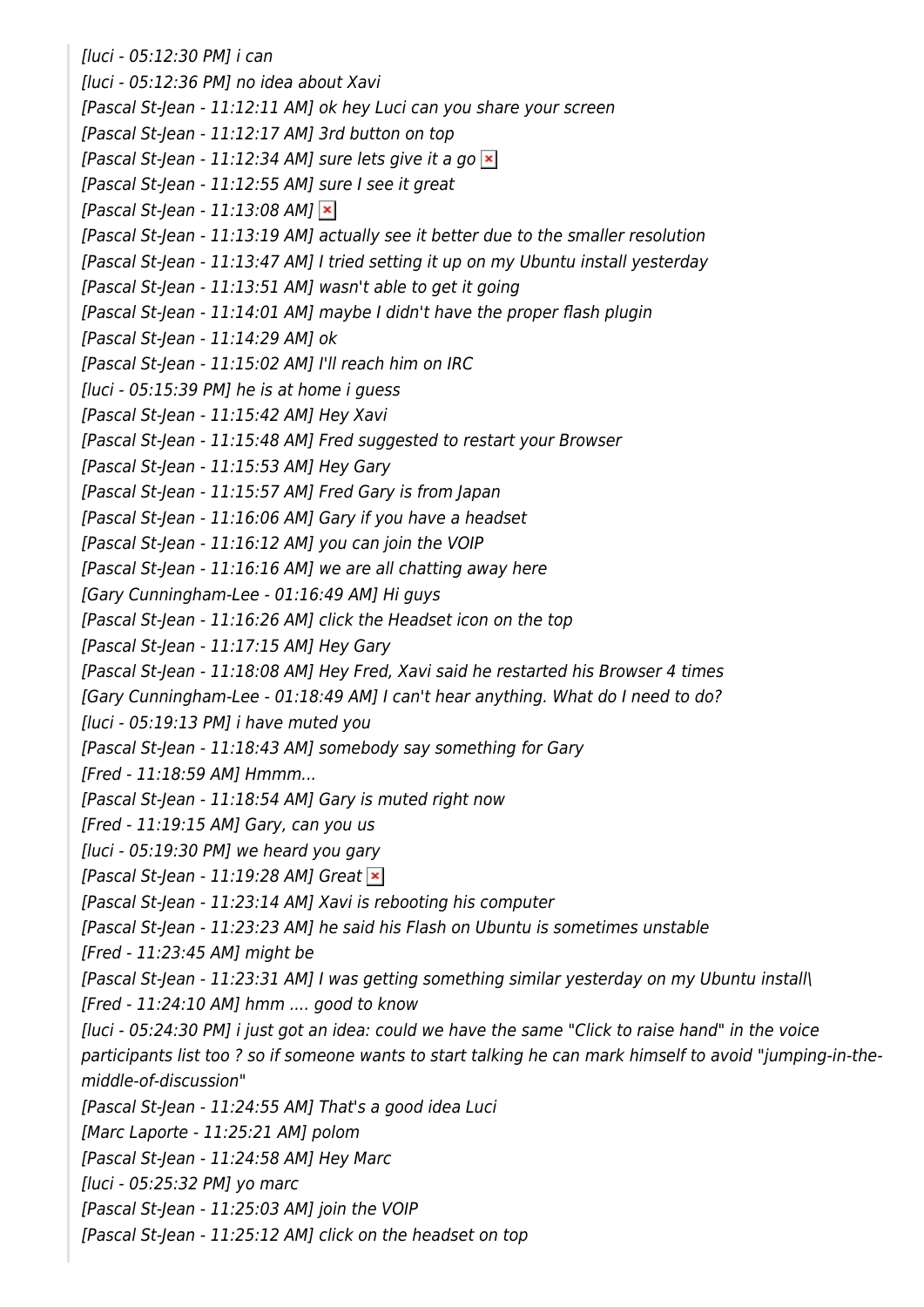[Pascal St-Jean - 11:25:15 AM] beside the website [Pascal St-Jean - 11:25:17 AM] Hey Marc [Pascal St-Jean - 11:25:25 AM] hum [Marc Laporte - 11:25:50 AM] I hear you [Pascal St-Jean - 11:25:28 AM] ok great [Marc Laporte - 11:25:56 AM] but I doubt you hear me [Pascal St-Jean - 11:25:39 AM] we don't hear you [luci - 05:26:13 PM] we hear just some noise [Marc Laporte - 11:26:11 AM] My Windows install is messed up [Pascal St-Jean - 11:25:50 AM] Luci had a good idea [Marc Laporte - 11:26:21 AM] just keep me muted [Pascal St-Jean - 11:26:02 AM] about having a Raised Hand [Pascal St-Jean - 11:26:18 AM] to try to get access to the presentation [Marc Laporte - 11:26:48 AM] China always have more people [Marc Laporte - 11:26:50 AM]  $\times$  $[Fred - 11:26:43 AM] \times$  $[luci - 05:27:01 PM]$   $\times$ [Marc Laporte - 11:27:02 AM] I hear echo echo ... echo ... echo ... [Pascal St-Jean - 11:26:49 AM] Hey Fred [luci - 05:27:29 PM] echo is from gary [Pascal St-Jean - 11:26:59 AM] is there a way to have a Deep Zoom on the Presentation [Marc Laporte - 11:27:47 AM] yay Japan! [Pascal St-Jean - 11:27:41 AM] noooooooo [Pascal St-Jean - 11:27:44 AM] lol  $[luci - 05:28:17 PM] \times$ [Pascal St-Jean - 11:27:49 AM] ok I'll shut off my webcam [Xavi - 05:29:25 PM] hello again [Pascal St-Jean - 11:28:56 AM] Xavi is in twice ? [Pascal St-Jean - 11:29:01 AM] hello Xavi [luci - 05:29:37 PM] wb Xavi [Xavi - 05:29:39 PM] finaly! I?m in again [Fred - 11:29:25 AM] He wants to be double-sure he is connected  $\vert x \vert$ [Marc Laporte - 11:29:38 AM] Pascal: are you set-up to broadcast?  $[Xavi - 05:29:44 PM]$   $\times$ [Xavi - 05:29:58 PM] damn flash player 10.0 on linux [Pascal St-Jean - 11:29:34 AM] broadcast? [Marc Laporte - 11:30:00 AM] like a webcam and dedicated computer, somewhere up on the wall [Marc Laporte - 11:30:05 AM] LGPL!! (yay)  $[Xavi - 05:30:16 PM]$   $\times$ [Pascal St-Jean - 11:29:58 AM] oh we can get Nelson's webcame [Pascal St-Jean - 11:30:01 AM] webcam [Pascal St-Jean - 11:30:06 AM] he has a standalone cam [Pascal St-Jean - 11:30:13 AM] we can plug it to my laptop [luci - 05:30:48 PM] this is great OpenSource application actually [Pascal St-Jean - 11:30:19 AM] I have plenty of Ram [Pascal St-Jean - 11:30:36 AM] I'll text Nelson to remind him [Fred - 11:31:00 AM]<http://code.google.com/p/bigbluebutton/wiki/BigBlueButtonVM>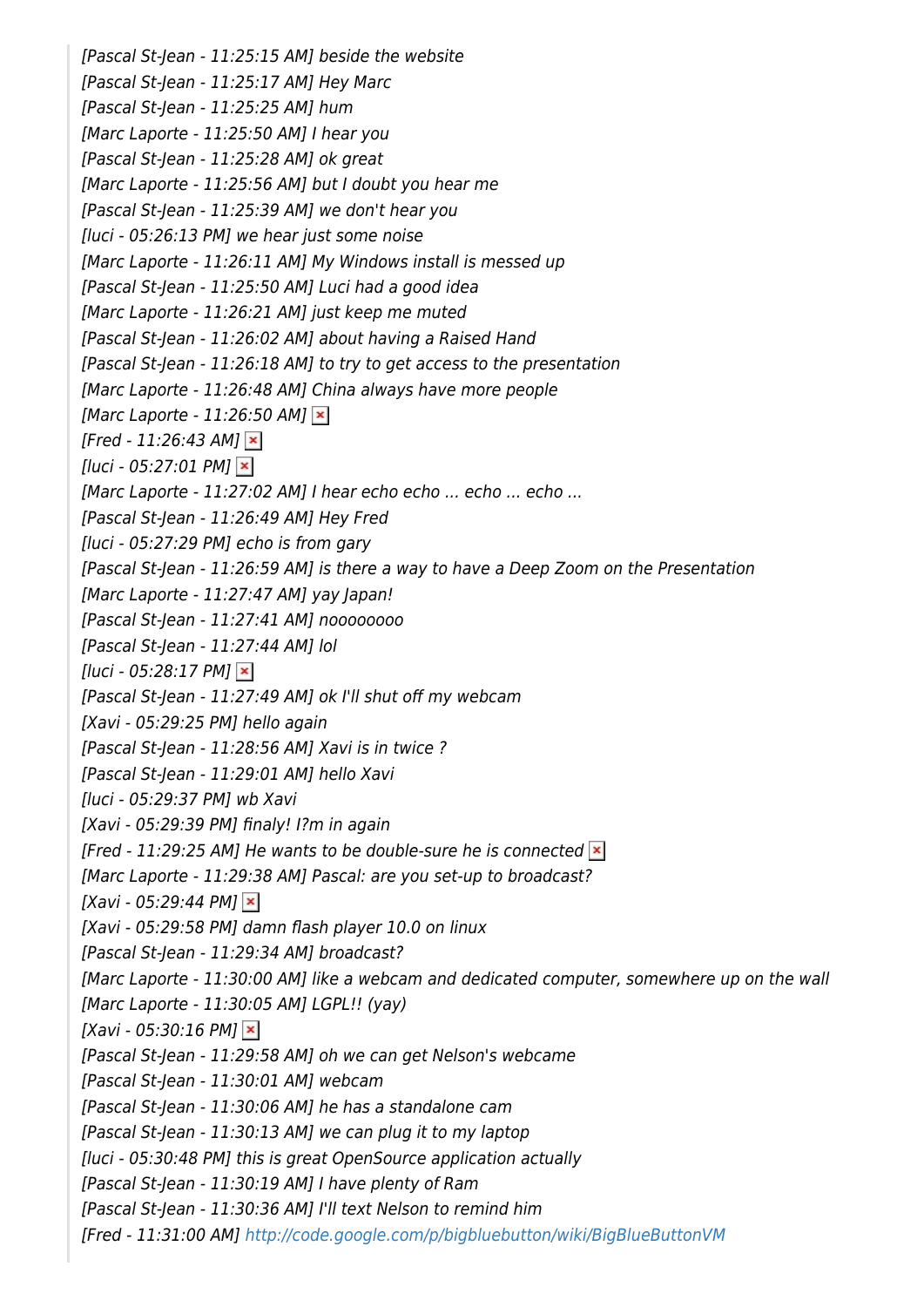[Pascal St-Jean - 11:30:48 AM] Fred [Marc Laporte - 11:31:13 AM] BBB is all-in-one, like Tiki  $\mathbf{\times}$ [Pascal St-Jean - 11:30:55 AM] you should show how to have private Chats [luci - 05:31:32 PM] Gary: maybe if you could use headphones [luci - 05:31:39 PM] to avoid echo [Gary Cunningham-Lee - 01:31:55 AM] I'm using headphones already. Maybe too close to mic ? [Marc Laporte - 11:31:52 AM] log to wiki pages! [Pascal St-Jean - 11:31:32 AM] exactly [Pascal St-Jean - 11:31:37 AM] that would be the next step  $\geq$ [Pascal St-Jean - 11:31:45 AM] get chat and playback into WikiPage [luci - 05:32:26 PM] Gary: ah, ok, weird then  $\vert \mathbf{x} \vert$ [Pascal St-Jean - 11:32:02 AM] Lets get BigBlueTiki [Marc Laporte - 11:32:30 AM] I don't see how to private chat [Xavi - 05:32:38 PM]  $\times$ [Pascal St-Jean - 11:32:16 AM] beside the Send button [Xavi - 05:32:46 PM] and here is video stored? (if stored) [Pascal St-Jean - 11:32:19 AM] ther eis a Drop Down [luci - 05:32:50 PM] marc: click the dropdown [Fred - 11:32:37 AM] nothing is stored yet [Marc Laporte - 11:32:47 AM] so we can do back store deals [Xavi - 05:32:52 PM] s/here/where [Pascal St-Jean - 11:32:25 AM] you can select a person [Pascal St-Jean - 11:32:28 AM] and start private chat [Marc Laporte - 11:32:53 AM] and we can gang up on someone [Fred - 11:32:54 AM] the record and playback should be available (in first itteration) in early 2010 [Marc Laporte - 11:33:05 AM] let's all jump on xavi!  $[Xavi - 05:33:17 PM] \times$ [Pascal St-Jean - 11:32:48 AM] lol [Marc Laporte - 11:33:22 AM] why does it ding sometimes? [Pascal St-Jean - 11:33:31 AM] it dings to let youknow someone has joined [Pascal St-Jean - 11:34:05 AM] I guess he wanted to make a ding [Marc Laporte - 11:34:42 AM] famous last words: what is this red button?  $[Fred - 11:34:43 AM]$   $\times$ [Marc Laporte - 11:35:20 AM] oups [Pascal St-Jean - 11:35:01 AM] trying to mute marc [Pascal St-Jean - 11:35:03 AM] sorry  $[luci - 05:35:38 PM]$   $\times$ [Marc Laporte - 11:35:32 AM] /me likes buttons, a little too much [Pascal St-Jean - 11:35:08 AM] ah ok [Marc Laporte - 11:35:39 AM] hahahahahhaha [Pascal St-Jean - 11:35:15 AM]  $\times$ [luci - 05:35:46 PM] heheh, right [Marc Laporte - 11:35:49 AM] we are good dogfooders [Pascal St-Jean - 11:35:33 AM] sure this is great [Marc Laporte - 11:35:59 AM] 7 years of bugfixing  $\vert x \vert$ [Xavi - 05:36:36 PM] sorry if already answered. How did you remove the former presenttion? [Xavi - 05:36:47 PM] I didn't see how to remove it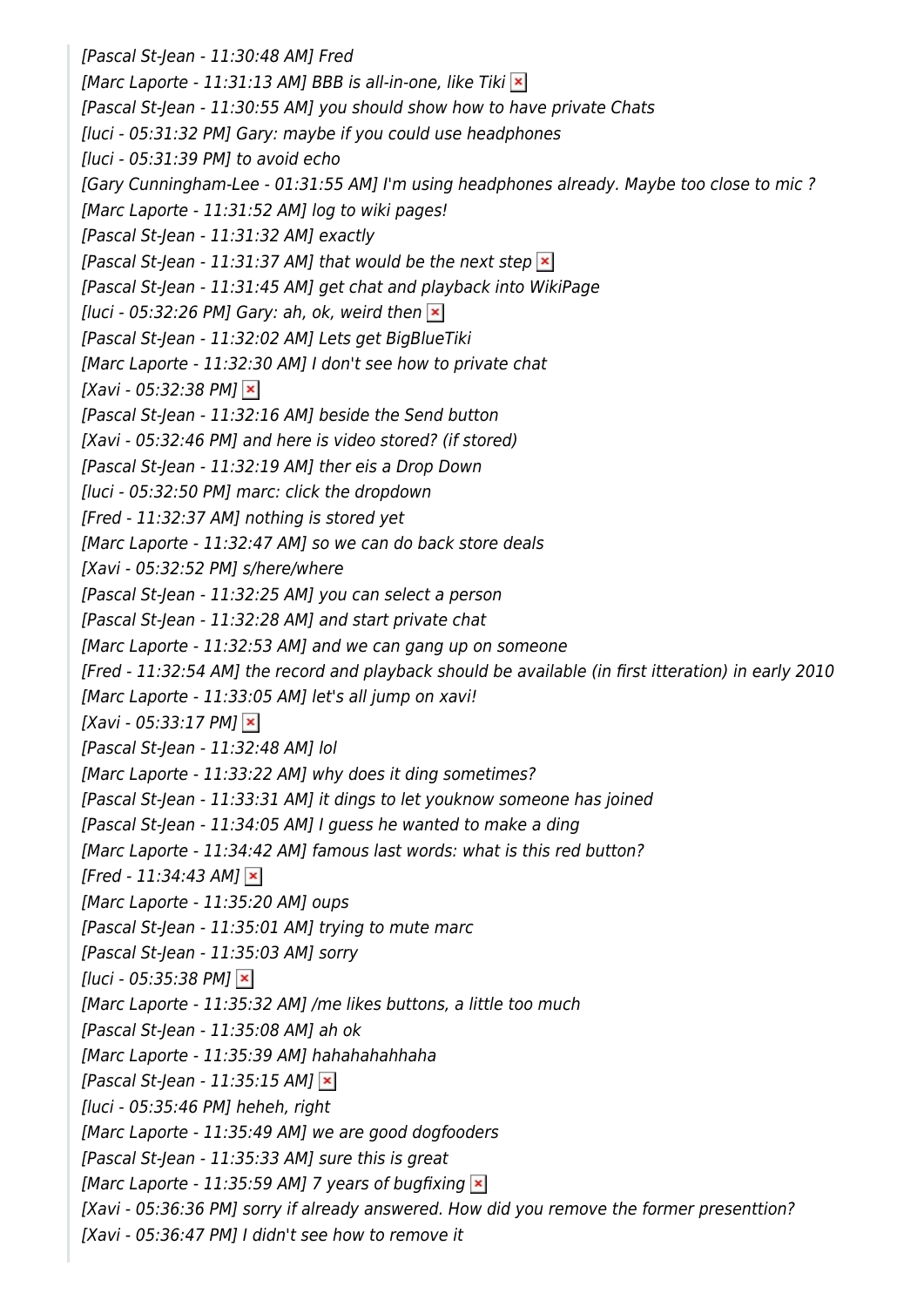[Marc Laporte - 11:36:55 AM] why doesn't right click let me do stuff? [Xavi - 05:37:09 PM] +1 MArc [Xavi - 05:37:18 PM] I tried that [Marc Laporte - 11:37:16 AM] I mean, related to the object I am right-clicking  $[Xavi - 05:37:22 PM]$   $\times$ [luci - 05:37:29 PM] because it's flash :-/ [Xavi - 05:37:30 PM] but flash app [luci - 05:38:50 PM] well, it can be coded of course [Marc Laporte - 11:38:47 AM] the sound is quite reliable [Xavi - 05:39:00 PM] yes [Marc Laporte - 11:39:29 AM] if everyone has headsets (to avoid echo), It should be as good as Gizmo [Pascal St-Jean - 11:40:25 AM] agreed [Xavi - 05:41:57 PM] luci, where was the button the share desktop? [Pascal St-Jean - 11:41:38 AM] you need to make yourself presenter [Pascal St-Jean - 11:41:42 AM] so click on your name [Xavi - 05:42:13 PM] just to find out whether I see it now [Xavi - 05:42:15 PM] ah, ok [Pascal St-Jean - 11:41:54 AM] ok then 3rd button apears on top [Xavi - 05:42:30 PM] ok [luci - 05:42:38 PM] the share desktop refreshing isn't much fast [Xavi - 05:42:59 PM] mmm, I raised my hand with the button. How did you notice that? [Pascal St-Jean - 11:42:31 AM] I have my headset now [Pascal St-Jean - 11:42:35 AM] you can unmute me [luci - 05:43:17 PM] i see the hand icon Xavi [Xavi - 05:43:18 PM] just as me? seing the hand icon on the participant? [Xavi - 05:43:30 PM] ah, ok [Pascal St-Jean - 11:43:12 AM] I'm trying to speak  $\overline{\mathbf{x}}$ ] [Pascal St-Jean - 11:43:16 AM] did you see the mic move [Xavi - 05:43:54 PM] ? [luci - 05:43:55 PM] PAscal: nope :-p [Xavi - 05:44:06 PM] ok, trying [Xavi - 05:44:09 PM] to share desktop [Xavi - 05:44:38 PM] so, not working on firefox [Xavi - 05:44:44 PM] nobody see my desk, don't you? [Fred - 11:44:31 AM] do you java java installed? [Pascal St-Jean - 11:44:19 AM] I'm on Firefox [Xavi - 05:44:54 PM] java, yes [Marc Laporte - 11:44:56 AM] I just tested on WinXP that didn't have Flash. BBB says it will offer to install Flash, but it doesn't work [Fred - 11:45:02 AM]<http://java.sun.com/applets/jdk/1.4/demo/applets/ArcTest/example1.html> [luci - 05:45:18 PM] there is bug in Firefox about confirmation dialogs from flash iirc [Fred - 11:45:09 AM] Xavi, can you try that link [Xavi - 05:45:25 PM] yesterday I was using yugu, which is 100% java based [luci - 05:45:28 PM] i am using Opera now here [Marc Laporte - 11:45:50 AM] Most people already have Flash, so no biggie. I suggest just better error message. [luci - 05:46:02 PM] Xavi: i don't see your desktop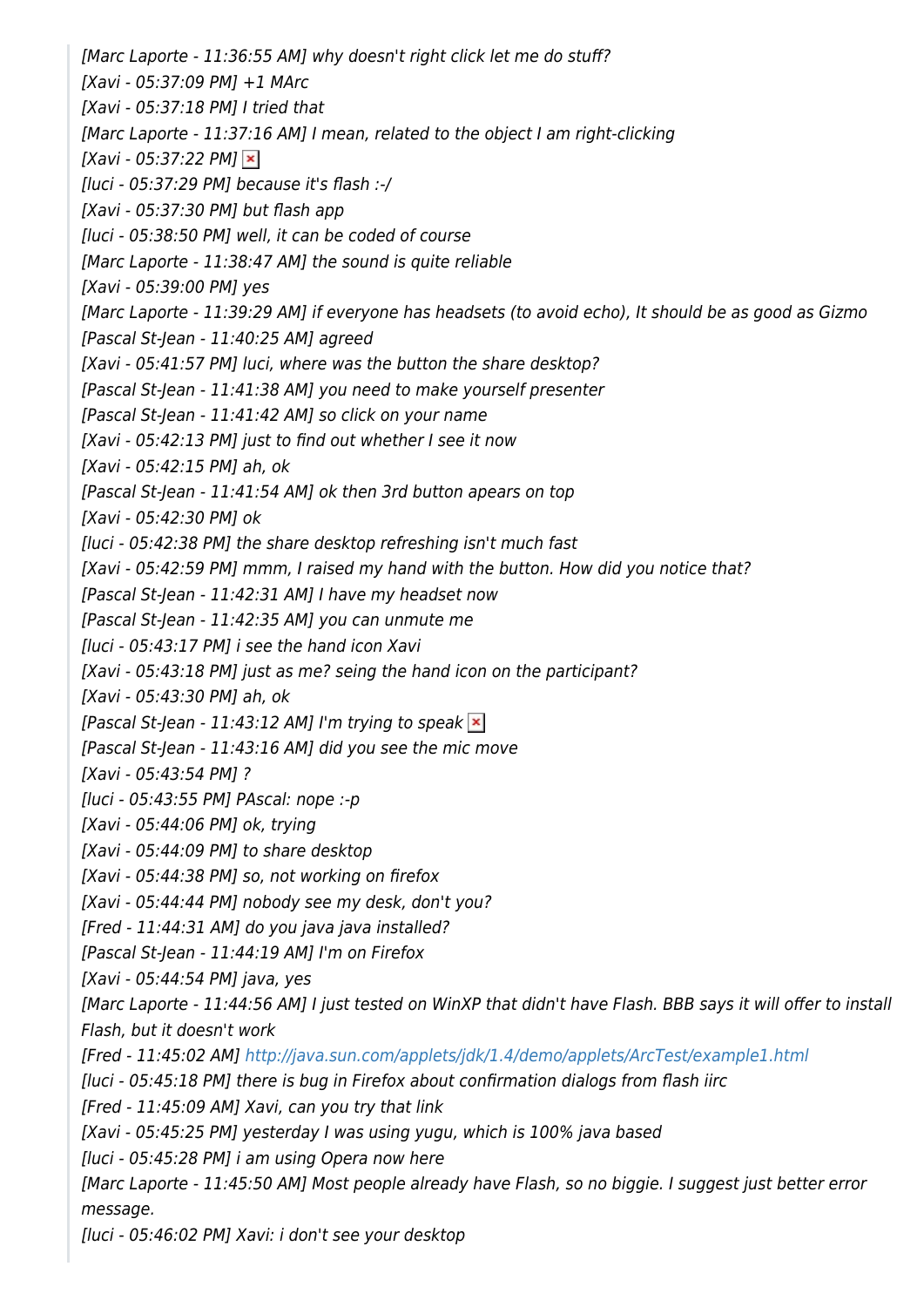[Xavi - 05:46:14 PM] ok, I'll try to reinstall the java applet thing on firefox [luci - 05:46:26 PM] yuuguu  $\overline{\mathbf{x}}$ [Xavi - 05:46:28 PM] and I will try with other browser...  $[Xavi - 05:46:30 PM]$   $\times$ [Pascal St-Jean - 11:47:03 AM] <http://tiki.org/BigBlueButton+Dogfood&bl=n> [luci - 05:48:01 PM] Q: we can kick someone from voice chat, can't we from chat or web participants ? [Pascal St-Jean - 11:48:11 AM] I think so [Pascal St-Jean - 11:49:01 AM] Fred you still there? [Xavi - 05:50:44 PM] I installed java applet (icetea etc). Restarting browser [Xavi - 05:50:49 PM] back in a few secs [Pascal St-Jean - 11:50:29 AM] sure sounds good Xavi [luci - 05:51:33 PM] your sceen seems corrupted to me [Pascal St-Jean - 11:51:06 AM] same here [Pascal St-Jean - 11:51:10 AM] I see a black window [luci - 05:53:06 PM] how can i stop my microphone so no moderator can unmute me ? [Gary Cunningham-Lee - 01:53:16 AM] chat is working again [luci - 05:53:23 PM] kick myself from voice participants ? [Fred - 11:53:37 AM] yes ... [Gary Cunningham-Lee - 01:53:57 AM] chat input stops when in fullscreen mode [Pascal St-Jean - 11:55:01 AM] ok so there is currently a bug when trying to quick Voice Conference [luci - 05:55:32 PM] brb [Pascal St-Jean - 11:55:26 AM] so if you want to leave voice conference. Just logout [luci - 05:56:17 PM] but if i wanna stay and only hear the talks ? [Marc Laporte - 11:56:11 AM] hey!!! [Pascal St-Jean - 11:55:52 AM] your computer is Buzzing  $\vert x \vert$ [Marc Laporte - 11:56:18 AM] discrimation! [Marc Laporte - 11:56:23 AM]  $\times$ [Marc Laporte - 11:56:32 AM] I am muzzled! [Pascal St-Jean - 11:56:11 AM]  $\times$ [Marc Laporte - 11:56:39 AM] where is free speech! [Pascal St-Jean - 11:56:21 AM]  $\times$ [Marc Laporte - 11:56:47 AM] voices in my head [Marc Laporte - 11:56:53 AM] they need to come out! [Gary Cunningham-Lee - 01:57:14 AM] sorry, marc, only non-buzzers allowed here [Gary Cunningham-Lee - 01:57:26 AM]  $\times$ [Marc Laporte - 11:57:23 AM] /me officially reserves the blue color [luci - 05:57:47 PM] hah [Marc Laporte - 11:57:53 AM] wait [luci - 05:58:00 PM] we need irc nick style highlighting ;) [Xavi - 05:58:00 PM] back  $[luci - 05:58:07 PMI orirc bridge even :]$ [Fred - 11:57:58 AM] I'm going to head out [Marc Laporte - 11:58:12 AM] Fred: is there a way for us to make your computer beep? [Fred - 11:58:04 AM] nice to meet everyone [Gary Cunningham-Lee - 01:58:29 AM] thanks, Fred [Pascal St-Jean - 11:58:00 AM] Thanks everynoe [Xavi - 05:58:34 PM] nice to meet you, FReed and thanks for help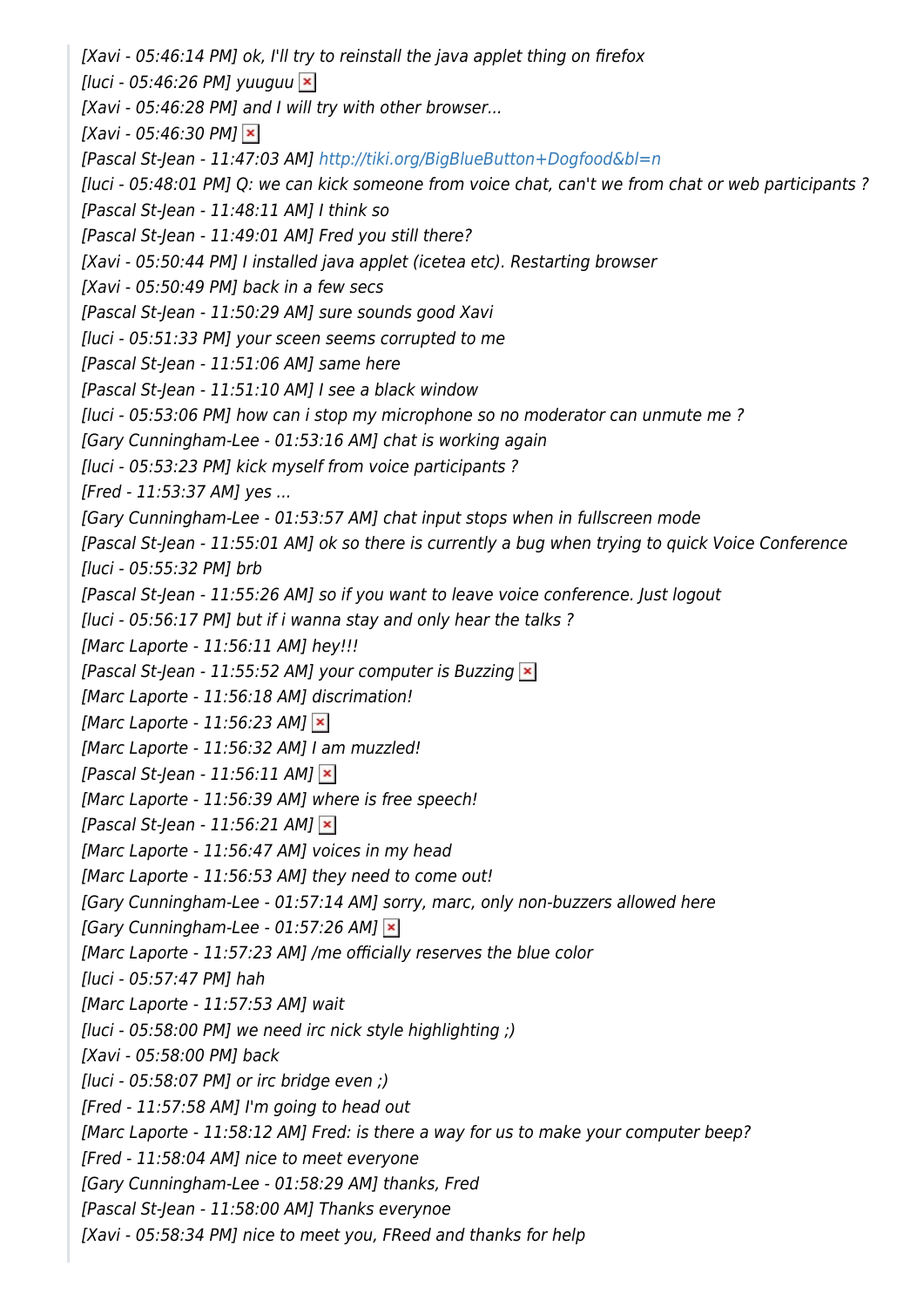[Fred - 11:58:22 AM] you can add me to msn [frederick\\_dixon at hotmail.com](mailto:nospam@example.com) [Fred - 11:58:24 AM] or skype as ffdixon [Pascal St-Jean - 11:58:09 AM] we'll be using this to Broadcast [luci - 05:58:41 PM] thank you fred [Xavi - 05:58:43 PM] s/freed/Fred -) [luci - 05:58:50 PM] it was great demo [Marc Laporte - 11:58:48 AM] hehe, ok, one day, I hope we don't need MSN [Fred - 11:58:45 AM]  $$1, s/great/awesome/q \times$ [Pascal St-Jean - 11:58:36 AM] I'll copy out Chat before I leave [Pascal St-Jean - 11:58:46 AM] save it in WikiPAge [Xavi - 08:34:37 PM] yes, I see your desktop [luci - 08:35:15 PM] it doesn't show my laptop lowers screen fully though [Xavi - 08:35:23 PM] yes, you are right [Xavi - 08:35:25 PM] voice' [luci - 08:35:30 PM] only the top part of the window frame i have there [Xavi - 08:35:30 PM] ? [Xavi - 08:35:35 PM] yes [luci - 08:35:38 PM] i will try [Xavi - 08:35:37 PM] voice? [luci - 08:37:03 PM] no confirmation dialog for the flash to allow my mic due to the bug in FF3.5 it seems [Xavi - 08:47:25 PM] ok, it works now for you [Xavi - 08:47:29 PM] both screens [luci - 08:47:34 PM] yep [Pascal St-Jean - 02:58:47 PM] hey Luci [Pascal St-Jean - 02:58:52 PM] so I'm here waiting for the others [Pascal St-Jean - 02:59:02 PM] but looks like TikiFest is on its way  $\mathbf{x}$ ] [luci - 09:02:11 PM] hey pascal [luci - 09:03:37 PM] you have ca-certificates-java installed ? [luci - 09:03:41 PM] Xavi [Pascal St-Jean - 03:03:22 PM] hum don't know [luci - 09:04:04 PM] wann see what i have here ? otherwise i have to go [Pascal St-Jean - 03:03:31 PM] I'm running on Vista right now [Pascal St-Jean - 03:03:35 PM] I have ubuntu virtualized [luci - 09:04:17 PM] pascal: cool [Pascal St-Jean - 03:03:48 PM] tried to get BBB running on it yesterday but not able [Pascal St-Jean - 03:04:13 PM] you guys having issues? [Xavi - 09:05:46 PM] luci, no idea about those certificates [luci - 09:05:48 PM] me not, Xavi yes [Pascal St-Jean - 03:05:31 PM] only with voice [Pascal St-Jean - 03:05:36 PM] or in general? [luci - 09:06:12 PM] Xavi: have a look [Pascal St-Jean - 03:06:01 PM] can you guys dial into a toll free 1800 using Skype [Pascal St-Jean - 03:06:09 PM] becuase this is also an option [Xavi - 09:06:53 PM] pascal, no idea [Xavi - 09:07:08 PM] luci, thanks, searching for that in my local [Pascal St-Jean - 03:06:49 PM] lets try it [Pascal St-Jean - 03:06:53 PM] one sec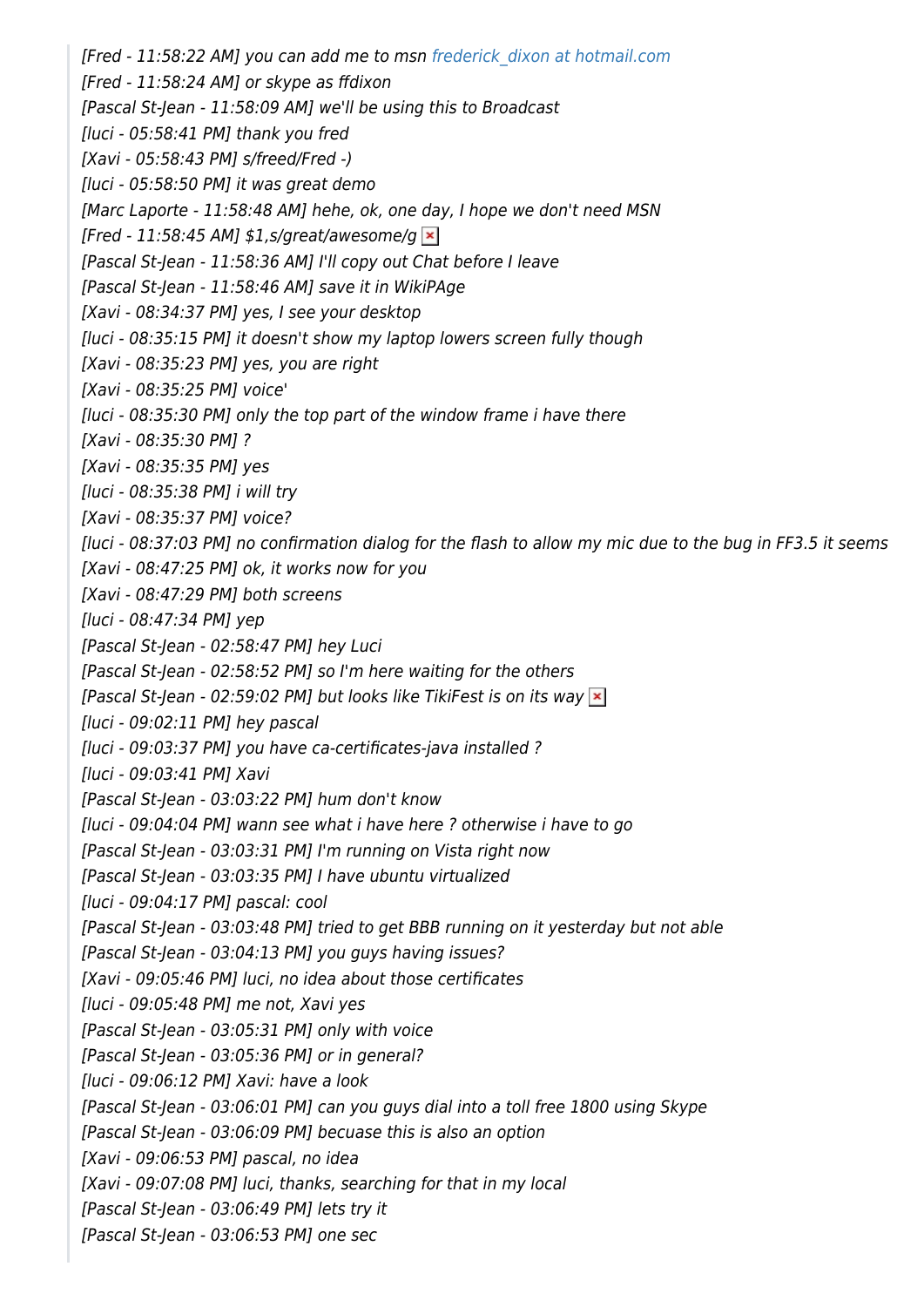[Xavi - 09:07:33 PM] however, kazehakase works fie, so I guess that the problem is not on java itself, but on java+shiretoko (plugin) [Pascal St-Jean - 03:07:10 PM] # Call local Ottawa Number - 613-366-1985# Call local Toronto Number - 647-367-2991# Call Toll-Free Number - 866-964-7085 [Pascal St-Jean - 03:07:16 PM] these are the phoen options [Pascal St-Jean - 03:07:21 PM] I don't know if you have Skype out? [luci - 09:08:30 PM] Xavi: oh yep, or maybe some conflict of libs which doesn't affect Kazekhase gecko [Filipus Klutiero - 03:08:45 PM] hi pascal [Xavi - 09:08:45 PM] yes, maybe. [Filipus Klutiero - 03:08:50 PM] I don't know Skype [Xavi - 09:08:49 PM] hi chealer [Pascal St-Jean - 03:08:23 PM] Hi Chealer [Pascal St-Jean - 03:08:33 PM] I'm here at Imperial Pub whenever you wish to head over [Xavi - 09:09:10 PM] luci, I have those certificates installed (evennewer) [Filipus Klutiero - 03:09:24 PM] pascal: so you're sawying you're at the imperial pub? [luci - 09:09:26 PM] Pascal: we don't have problem with voice here [Pascal St-Jean - 03:08:54 PM] yes [Pascal St-Jean - 03:09:00 PM] ok good [Filipus Klutiero - 03:09:35 PM] nvm [Pascal St-Jean - 03:09:09 PM] I don't have issues with voice either [Pascal St-Jean - 03:09:12 PM] ok that's good [luci - 09:09:55 PM] chealer is mistakenly late ;) [Filipus Klutiero - 03:10:03 PM] pascal: I noticed at 3:01 that the fest started at 3:00 [Pascal St-Jean - 03:09:31 PM] I'm on the 2nd floor in the back corner  $\ge$ [Pascal St-Jean - 03:09:39 PM] lol no problem [Filipus Klutiero - 03:10:14 PM] I'm in Mike's building [Filipus Klutiero - 03:10:17 PM] hehe  $\ge$ [Pascal St-Jean - 03:09:43 PM] I was here earlier in case [Pascal St-Jean - 03:09:49 PM] Nelson will join us later [Pascal St-Jean - 03:10:02 PM] and Marc not sure if he's heading back tonight or tomorrow morning [Filipus Klutiero - 03:10:37 PM] ok [Pascal St-Jean - 03:10:14 PM] anyways I have my TikiWiki t-shirt on  $\mathbf{x}$ ] [Filipus Klutiero - 03:10:52 PM] he'll be here tonight [luci - 09:10:56 PM] ok Xavi, if that's all i will end my screen sharing [Pascal St-Jean - 03:10:25 PM] I'll turn on my webcame to you can see me [Filipus Klutiero - 03:11:05 PM] here: Mike's building [luci - 09:11:31 PM] huh ? who added me to the voice participants ? [Xavi - 09:11:31 PM] hi pascal, we can see and listen [Pascal St-Jean - 03:11:01 PM] Hey guys I joined voice conference but muted myslef  $[Xavi - 09:11:35 PM]$   $\times$ [Pascal St-Jean - 03:11:10 PM] because there is music in the background [Xavi - 09:11:48 PM] ok [Pascal St-Jean - 03:11:18 PM] but I can hear you guys [luci - 09:12:06 PM] HUH ? [Xavi - 09:12:10 PM] I can't here any body [Pascal St-Jean - 03:11:38 PM] I'm not speaking right now  $[luci - 09:12:15 \text{ PM}]$  who and how added me?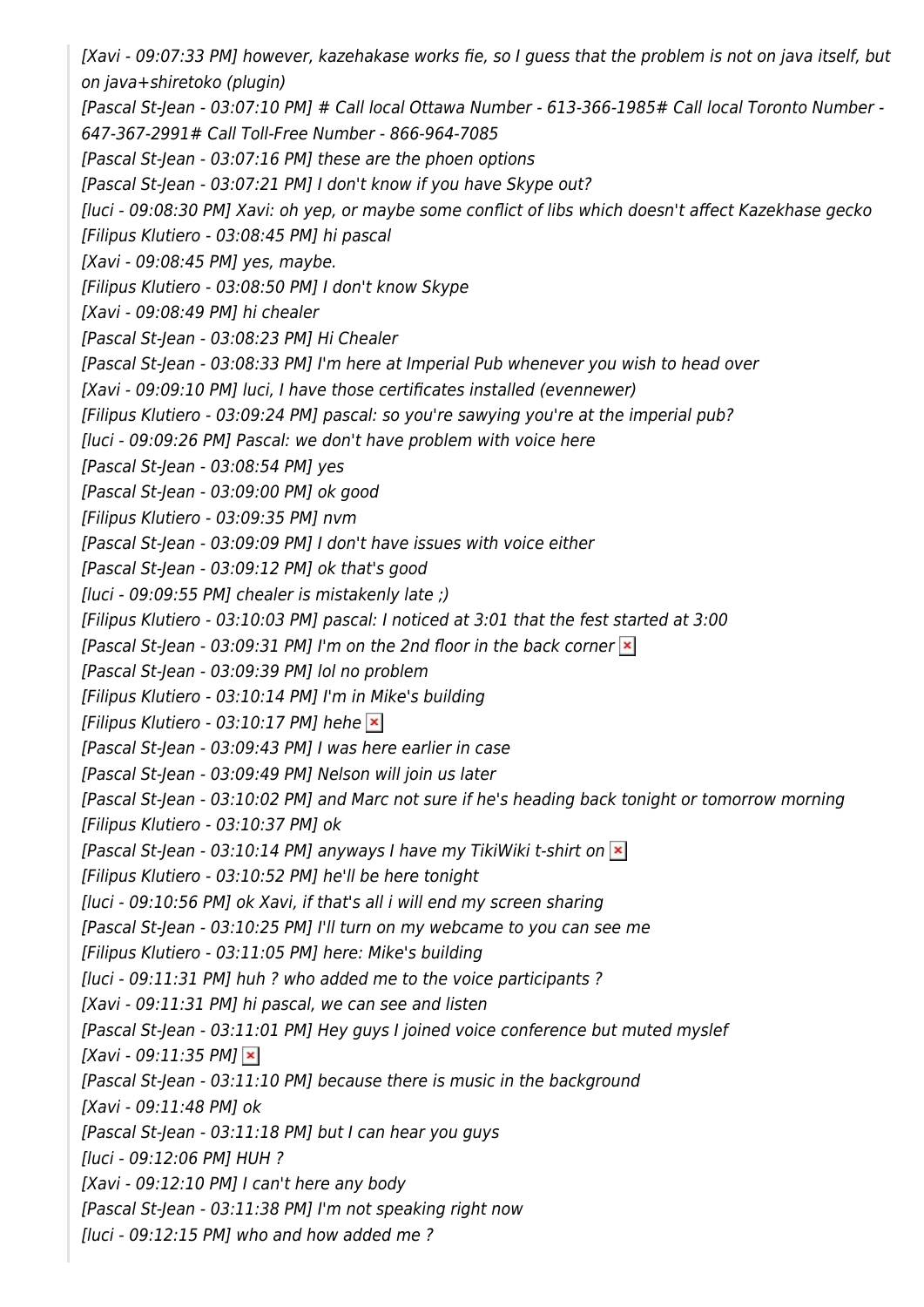[Xavi - 09:12:19 PM] is anybody speaking? [Pascal St-Jean - 03:11:54 PM] Hey Chealer, if you double click on the Webcam icon beside my name [Filipus Klutiero - 03:12:32 PM] apparently noise but I'm hearing noise [Filipus Klutiero - 03:12:45 PM] oh, yes, I see you [Pascal St-Jean - 03:12:14 PM] great [Filipus Klutiero - 03:13:05 PM] apparently not but I'm hearing noise [Pascal St-Jean - 03:12:32 PM] I can't hear anyone talking but the system doesn't show anyone [Pascal St-Jean - 03:12:36 PM] I'm unmute for a second [Xavi - 09:13:22 PM] yes, I can hear you [Filipus Klutiero - 03:13:27 PM] I hear Pascal [luci - 09:13:28 PM] somebody is talking  $\vert \mathbf{x} \vert$ [Pascal St-Jean - 03:12:56 PM] Great [luci - 09:13:39 PM] but WTH i was added ? [Filipus Klutiero - 03:13:48 PM] pascal is showing pretty ugly [Filipus Klutiero - 03:13:58 PM] let's hope it's just the low quality ;) [Pascal St-Jean - 03:13:27 PM] maybe this public WiFi is not that great [luci - 09:14:01 PM] i am pretty sure i didn't do that myself :-p [Pascal St-Jean - 03:13:39 PM] yes because I've seen high quality [Pascal St-Jean - 03:14:13 PM] Nelson will be brining a WebCam [Pascal St-Jean - 03:14:17 PM] so that we can broadcast [Filipus Klutiero - 03:15:01 PM] aha, I see the Tiki t-shirt in larger view [Pascal St-Jean - 03:14:35 PM]  $\times$  $[$ luci - 09:15:11 PM] nice t-shirt pascal;) [Pascal St-Jean - 03:14:42 PM] thanks  $\vert \mathbf{x} \vert$ [Pascal St-Jean - 03:14:59 PM] ok I'll turn off webcam to save on bandwidth [Pascal St-Jean - 03:15:26 PM] I'll start hitting of some work on Profiles [Pascal St-Jean - 03:15:40 PM] did you guys ever test out a Fresh intall of Tiki 4? [Pascal St-Jean - 03:15:48 PM] I was still getting an error when installing Tiki 4 [Pascal St-Jean - 03:15:54 PM] my Database is not currupted [Pascal St-Jean - 03:16:05 PM] I will run again and do a screen share [Pascal St-Jean - 03:16:12 PM] maybe you guys will see what is the cause [Pascal St-Jean - 03:16:17 PM] give me a few minutes [Filipus Klutiero - 03:17:09 PM] pascal: well, Tiki 4 doesn't exist yet, but I did new installs a few weeks ago $\vert \mathbf{x} \vert$ [Pascal St-Jean - 03:16:54 PM] sorry [Pascal St-Jean - 03:16:58 PM] Trunk [Pascal St-Jean - 03:17:01 PM] lol  $\blacktriangleright$ [Pascal St-Jean - 03:17:04 PM] I call it tiki 4 [luci - 09:17:55 PM] np [Filipus Klutiero - 03:18:02 PM] yeah  $\ge$ [Pascal St-Jean - 03:19:28 PM] hey Chealer I actually see you in decent quality on the webcam [Filipus Klutiero - 03:20:33 PM] good. yeah, my quality as seen from here is better than yours [Xavi - 09:20:41 PM] ok, walking dog time. [Xavi - 09:20:43 PM] bbl [Filipus Klutiero - 03:22:07 PM] I guess I'm getting familiar with the software [Filipus Klutiero - 03:22:36 PM] pascal: aren't you on IRC? [Pascal St-Jean - 03:22:27 PM] yes I'll login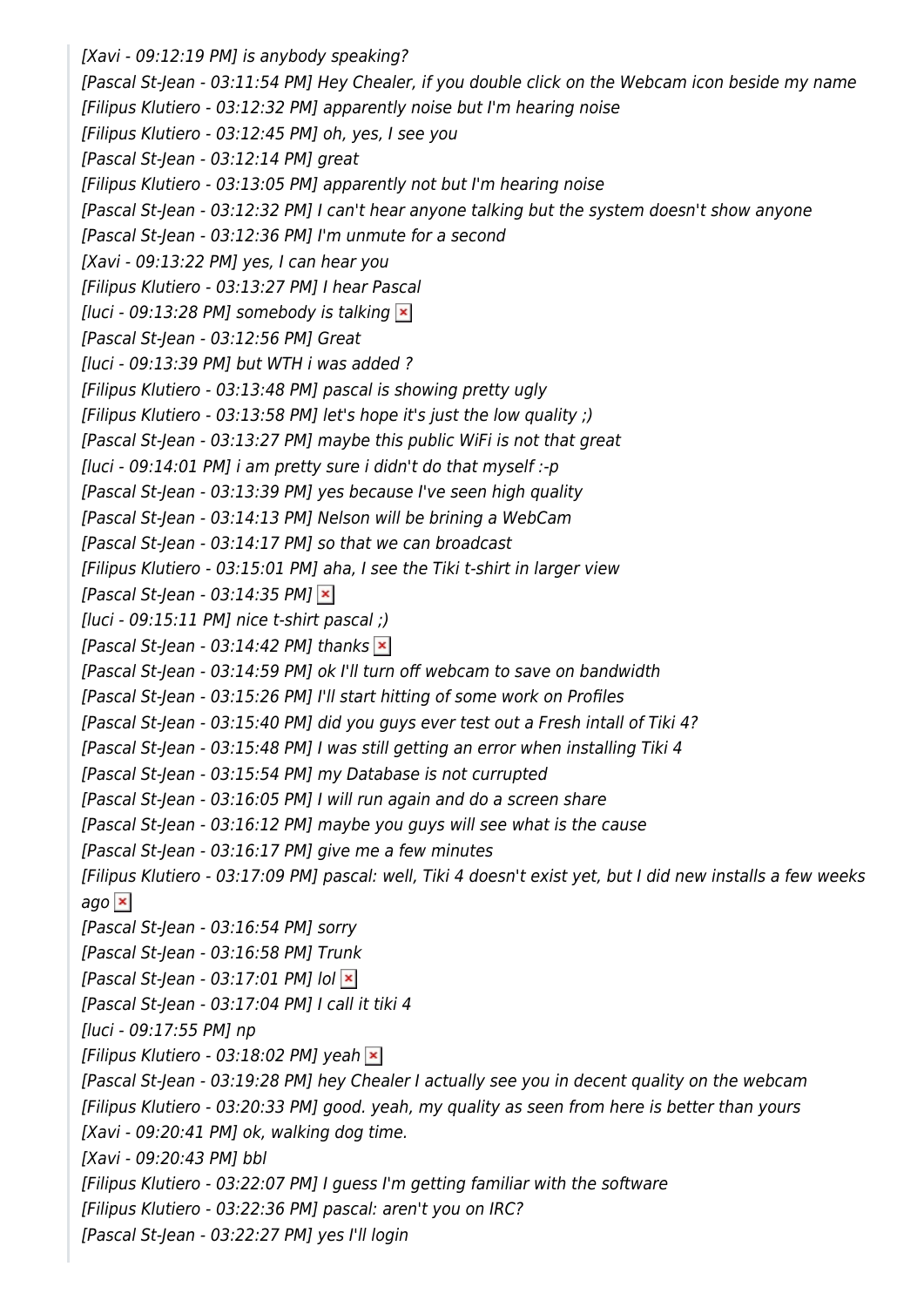[luci - 09:26:02 PM] i wonder why this chat is not enabled in this BBB fullscreen mode [Pascal St-Jean - 03:27:42 PM] don't know [Pascal St-Jean - 03:27:50 PM] they are still trying to iron out many bugs [Pascal St-Jean - 03:28:00 PM] they haven't release official V1.0 yet [Pascal St-Jean - 03:28:13 PM] this is why they are excited for our feedback [luci - 09:28:49 PM] i see [Pascal St-Jean - 03:28:23 PM] but I still felt this is a better way to Broadcast then UStream or Skkype [luci - 09:29:13 PM] i wondered i never heard about this soft before [Pascal St-Jean - 03:28:47 PM]  $\times$ [luci - 09:29:21 PM] sure [luci - 09:29:43 PM] recording option as with ustreab would e nice though [luci - 09:29:48 PM] ustream [luci - 09:32:00 PM] strange, i tried the mic option, dialog to allow/deny appears but even i do not allow or deny i am already appearing in the voice participants [luci - 09:32:13 PM] and even when i denied i stay there [Pascal St-Jean - 03:31:52 PM] hey guys [Pascal St-Jean - 03:31:59 PM] I'm going to share my screen to show the error [Pascal St-Jean - 03:32:41 PM] SQLSTATE[HY000] [2002] Invalid argument [Pascal St-Jean - 03:32:45 PM] Fresh database [Pascal St-Jean - 03:32:57 PM] even if I repair it. Same thing happens [Pascal St-Jean - 03:33:03 PM] can't get Trunk up and runnig [Pascal St-Jean - 03:33:09 PM] but Tiki 3.3 not problem [Pascal St-Jean - 03:33:15 PM] or any branch for that matter [luci - 09:33:57 PM] i think it is windows related, never saw that one [luci - 09:34:13 PM] or is it linux ? [Pascal St-Jean - 03:33:52 PM] no running on Ubuntu [luci - 09:34:47 PM] fresh install on fresh db ? [Pascal St-Jean - 03:34:20 PM] same thing happens on my online hosting account [luci - 09:35:02 PM] mysql classic or mysqli ? [Pascal St-Jean - 03:34:47 PM] hum I'm running a distribution of XAMPP for Linux [luci - 09:35:37 PM] can you check in db/local.php ? [Pascal St-Jean - 03:38:26 PM] others just arrived [luci - 09:40:45 PM] you have to open it as a file [luci - 09:40:51 PM] not in browser ;) [Pascal St-Jean - 03:40:18 PM] yes  $[Pascal St-Jean - 03:41:42 PM]$ \$db\_tiki='mysqli'; [luci - 09:42:16 PM] okay [Pascal St-Jean - 03:41:57 PM] I guess I still have screen sharing [luci - 09:42:33 PM] that is the same as here [Pascal St-Jean - 03:42:04 PM] ok [luci - 09:42:41 PM] yes, you guess right  $\vert x \vert$ [Pascal St-Jean - 03:42:14 PM]  $\times$ [Pascal St-Jean - 03:42:40 PM] ok well I'll intall branch [Pascal St-Jean - 03:42:44 PM] then upgrade the database [luci - 09:43:21 PM] googled that error what it means ? [Pascal St-Jean - 03:42:51 PM] see if that works [Pascal St-Jean - 03:42:57 PM] ok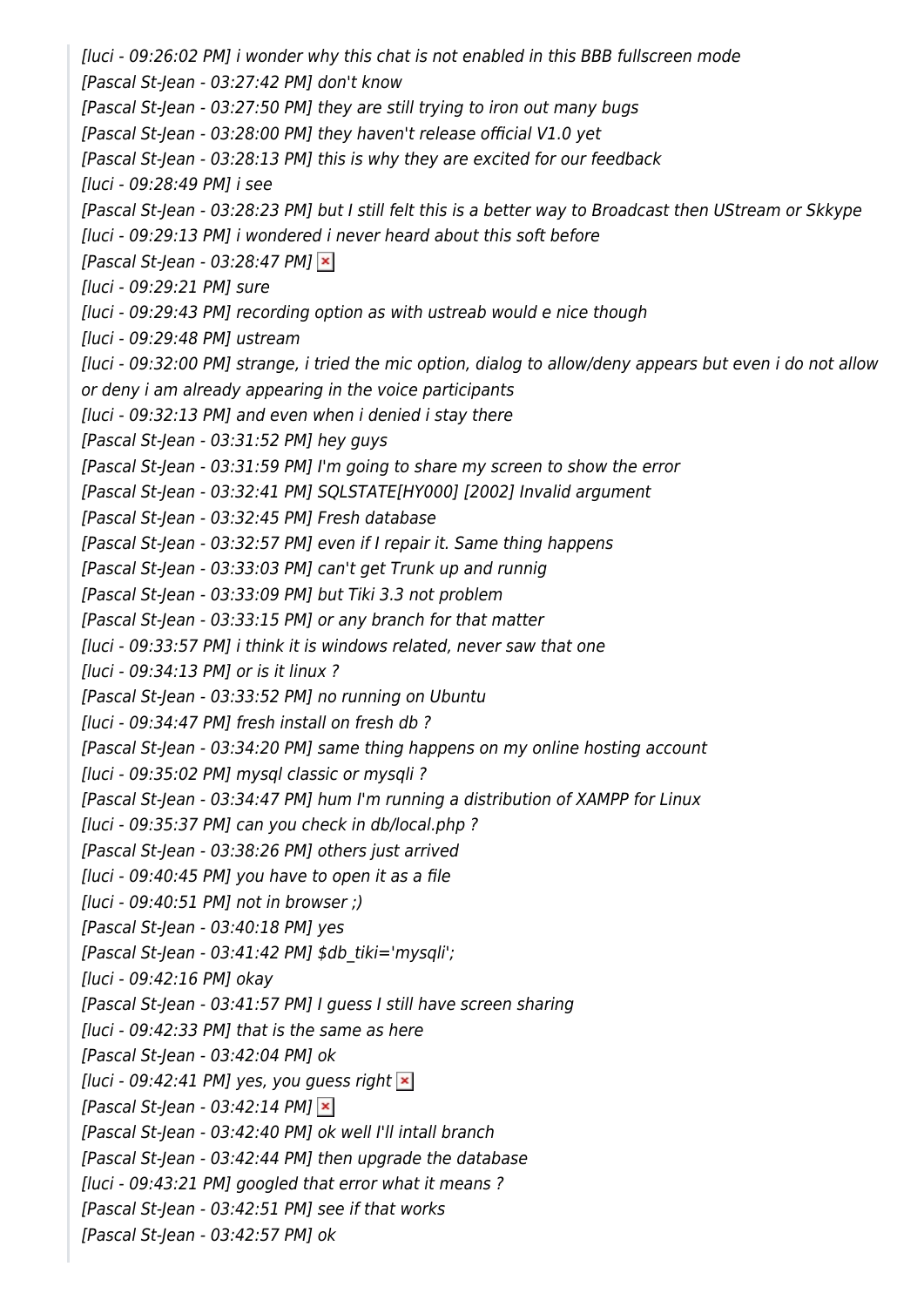[Xavi - 09:43:37 PM] back [Pascal St-Jean - 03:43:05 PM] I would like to get testing Trunk wiht Profiles [luci - 09:43:46 PM] wb xavi [Pascal St-Jean - 03:43:19 PM] ok I'll turn off Sharing [luci - 09:43:57 PM] have you got a nice walk ? [luci - 09:44:03 PM] sure [luci - 09:44:06 PM] Pascal [Xavi - 09:44:09 PM]  $\times$  yes, and so did our dog [luci - 09:44:44 PM] /me is green [Pascal St-Jean - 03:45:50 PM] CR\_CONNECTION\_ERROR [Pascal St-Jean - 03:45:56 PM] so looks like its a can't connect error [luci - 09:46:31 PM] oh, now it even doesn't ask me to allow mic [luci - 09:47:23 PM] Pascal: hmm, so are you running mysql on your localhost ? [Pascal St-Jean - 03:46:56 PM] yes [Pascal St-Jean - 03:46:58 PM] also online [Pascal St-Jean - 03:47:01 PM] I've tried both [Pascal St-Jean - 03:47:10 PM] get same error [luci - 09:48:01 PM] weird, do you have php-pdo or adodb ? [Xavi - 09:49:54 PM] testing.... [Xavi - 09:50:27 PM] yep, desktop sharing still works even with those udated packages, if using kazehakase [luci - 09:56:51 PM] Xavi: if I am supposed to hear somethng from you in the voice chat, i don't [luci - 09:57:32 PM] hi Nelson ! [Nelson - 03:58:34 PM] Hi [Xavi - 09:59:14 PM] hi nelson [Xavi - 09:59:58 PM] mmm  $[luci - 10:00:19 \text{ PM}]$  grmbl, who unmuted me agin ? :-p [Xavi - 10:01:06 PM] it was me , sorry [luci - 10:01:11 PM] but i guess you don't hear me typing, right ? [Xavi - 10:01:21 PM] trying to make my voice hearable [Xavi - 10:01:27 PM] nope, I don't hear anything from you [luci - 10:01:40 PM] ok, i have muted my mic in my volume preferences [luci - 10:01:48 PM] maybe it is your case too [Xavi - 10:01:53 PM] ok, checking [Xavi - 10:02:26 PM] oups, echo [luci - 10:02:37 PM] heh, i heard nothing anyway [luci - 10:03:00 PM] but headphones r good idea [luci - 10:08:24 PM] it seems to record from my mic even when i have it muted :-/ [luci - 10:08:40 PM] only lowering the volume level helps [luci - 10:09:43 PM] Xavi: well, muting the mic and capture works [luci - 10:09:54 PM] i hear you [luci - 10:10:11 PM] could you hear me ? [Xavi - 10:10:33 PM] no [Xavi - 10:10:36 PM] could ou hear me? [Xavi - 10:11:00 PM] ok, muting my mic [Xavi - 10:11:03 PM] dinner time here

[luci - 10:11:04 PM] yes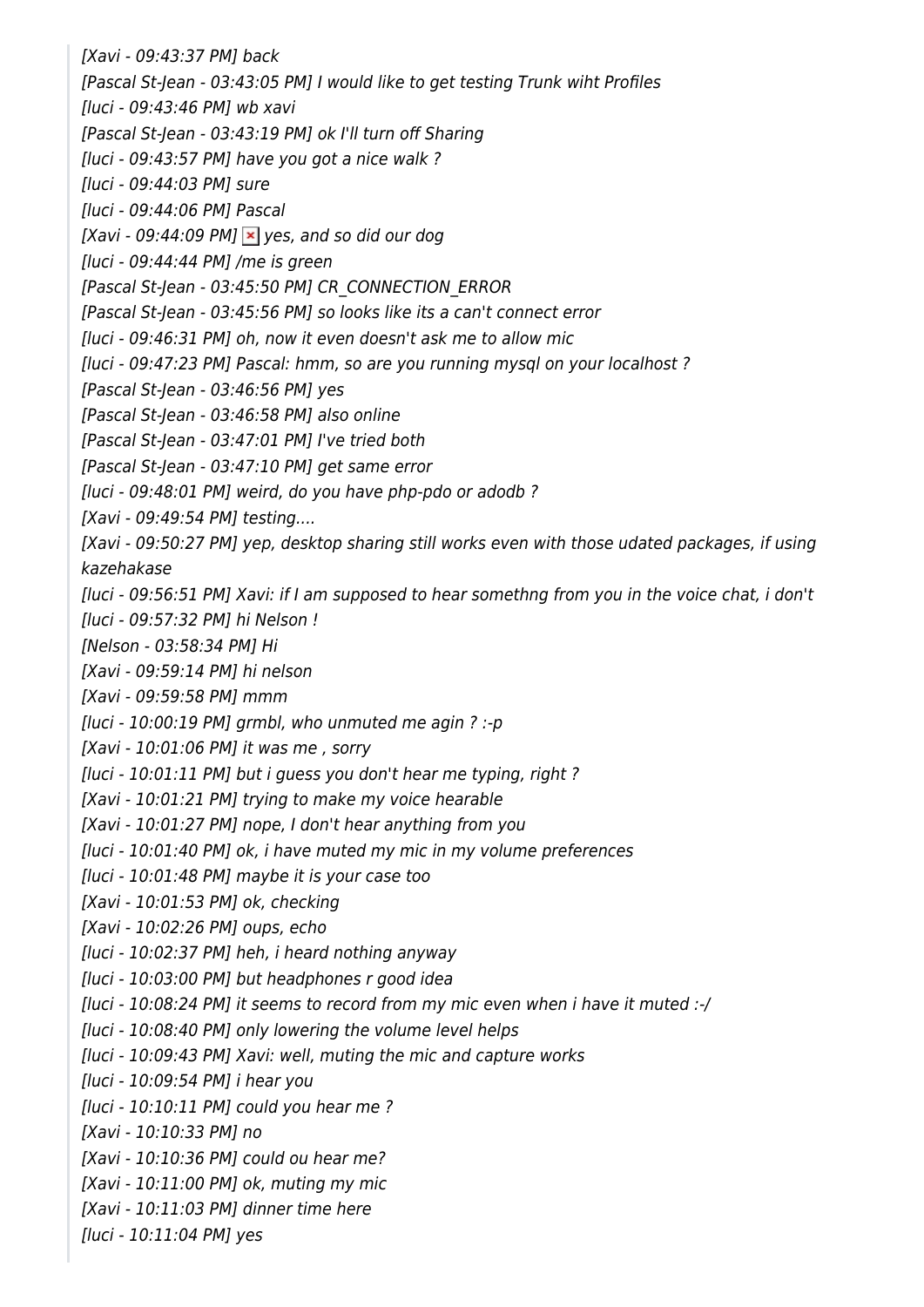[luci - 10:11:16 PM] are you watching TV there ? [Xavi - 10:11:30 PM] yes, a documentary [luci - 10:11:39 PM] muting your mic is better choice than muting your voice in voice participants [Xavi - 10:11:54 PM] ok  $[Xavi - 10:11:56 PM]$   $\times$ [luci - 10:12:05 PM] i mean mute it in your volume controls rather to prevent surprising results ;) [Xavi - 10:12:24 PM] yes, yes, got the idea [luci - 10:12:52 PM] good now i can't hear you even unmuted [TikiFest Broadcast - 04:13:24 PM] Braodcasting Live From TikiFest Toronto [TikiFest Broadcast - 04:13:42 PM] We can put sound but all you will hear is Starbucks music [luci - 10:14:48 PM] oh ! such a big picture !  $\vert \cdot \vert$ [TikiFest Broadcast - 04:14:41 PM] did you prefer we shrink it to 320? [luci - 10:15:17 PM] i can even recognize the naked womans on the black and white wall pics ;) [TikiFest Broadcast - 04:14:45 PM]  $\times$  $[luci - 10:15:31 PM]$   $\times$ [luci - 10:15:55 PM] well, almost ;) [luci - 10:16:23 PM] if you shrink it down will it be smother ? [Pascal St-Jean - 04:15:52 PM] ok will do [TikiFest Broadcast - 04:16:10 PM] done [luci - 10:16:55 PM] nice [luci - 10:18:10 PM] oh, what happened to you guys ? power cut ? [Nelson - 04:19:12 PM] wireless cut I think [TikiFest Broadcast - 04:20:27 PM] y'a wireless is on and off here  $[ricks99 - 04:35:47 \text{ PM}]$  hi  $\vert \mathbf{x} \vert$ [TikiFest Broadcast - 04:35:31 PM] hey Ricks99 [TikiFest Broadcast - 04:35:43 PM] welcome to the web Conference  $[ricks99 - 04:36:49 \text{ PM}]$  don't see anything  $\vert x \vert$ [luci - 10:38:02 PM] ricks99: hi, what is the problem ? [ricks99 - 04:38:16 PM] the "presentatin" window is blank  $\vert \mathbf{x} \vert$ [TikiFest Broadcast - 04:39:34 PM] yes [TikiFest Broadcast - 04:39:41 PM] you need to double click on the webcam icon [TikiFest Broadcast - 04:39:46 PM] beside TikiFest Broadcast [TikiFest Broadcast - 04:39:55 PM] there is no presentation [ricks99 - 04:40:37 PM] ahh.. [ricks99 - 04:40:49 PM] got the webacam [mose - 05:42:03 AM] salut [TikiFest Broadcast - 04:41:35 PM] bonjour [TikiFest Broadcast - 04:41:52 PM] to get stream please double click on webcam beside TikiFest Braodcast [TikiFest Broadcast - 04:42:11 PM] we've muted our mic for now [TikiFest Broadcast - 04:42:19 PM] since we are all working and there is music in the background here [TikiFest Broadcast - 04:42:36 PM] but in the next days when we are in a more quite place we will be able to do a full video and voice broadcast [ricks99 - 04:43:13 PM] brb [luci - 10:44:02 PM] salut mose ! [mose - 05:44:28 AM] nice flash thingie [luci - 10:44:46 PM] nice open source project  $\ge$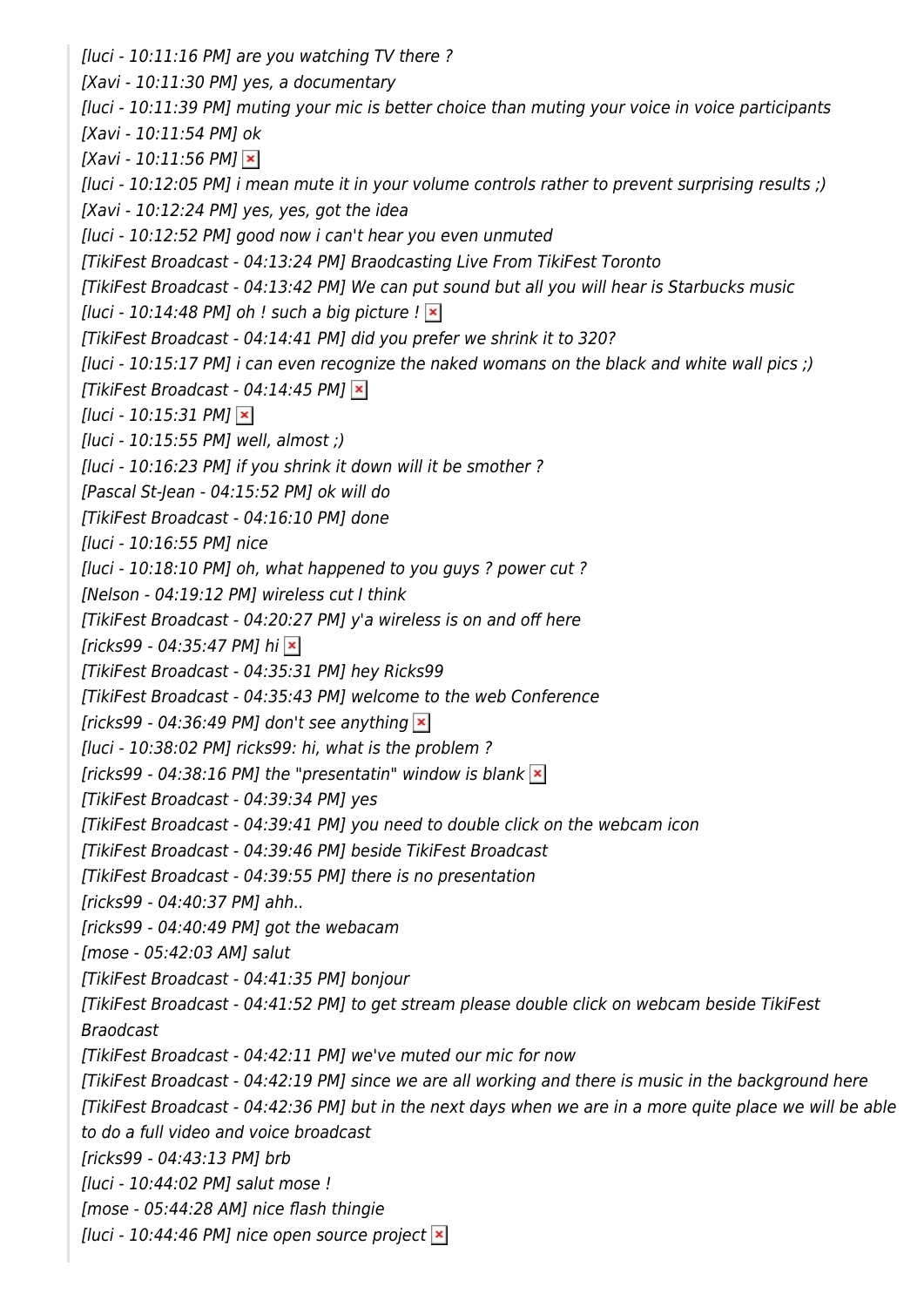[mose - 05:44:56 AM] I could find use for it I bet [luci - 10:45:43 PM] it's a good start and the guys working on it were happy that we give some feedback [mose - 05:46:26 AM] should I see some video ? [mose - 05:46:44 AM] oh I see [luci - 10:46:47 PM] yep, if you doubleclick the icon next to TikiFest [mose - 05:47:06 AM] so if I put my webcam I stream too ? [luci - 10:47:15 PM] yes, you can [mose - 05:47:19 AM] nobody will see I wear no pants [luci - 10:47:53 PM] icon will appear which one can doubleclick and see new window with your stream  $[luci - 10:47:56 PM]$   $\times$ [luci - 10:48:55 PM] but if u use shiretoko you need to workaround a bug going to adobe site and check "Always ask" on the flash privacy global prefs [luci - 10:49:18 PM] it's bug in FF3.x with flash [luci - 10:50:24 PM] i am here with Opera now but tested with Shiretoko some hour ago and it worked like that [luci - 10:50:58 PM] just Google adobe flash settings if you are unsure where [luci - 10:51:10 PM] bbl [TikiFest Broadcast - 04:51:09 PM] BTW this instance of BigBlueButton has been setup for the Tiki Community. Not just TikiFest [TikiFest Broadcast - 04:51:17 PM] you can use then at anytime after TikiFest [mose - 05:52:04 AM] nice [luci - 10:52:08 PM] cool [luci - 10:52:21 PM] oh, didn't i say bbl ? ;) [mose - 05:55:56 AM] here I broadcast [Xavi - 10:56:07 PM] hi mose! salut [mose - 05:56:12 AM] hey [Xavi - 10:56:20 PM] nice to see you here in TW world  $[Xavi - 10:56:22 PM]$   $\times$ [mose - 05:56:36 AM] I never left I'm just a ghost  $[Xavi - 10:56:47 PM]$  yes, I guessed so  $-$ ) [Xavi - 10:57:00 PM] where is the ghost located right now? [mose - 05:57:10 AM] in taipei, taiwan [Xavi - 10:57:10 PM] in the physical world, I mean [Xavi - 10:57:15 PM] ah, ok [mose - 05:57:21 AM] still learning chinese  $[Xavi - 10:57:25 PM]$   $\times$ [mose - 05:57:31 AM] but I'm preparing to get back into business [Xavi - 10:57:34 PM] and awake in early morning... [mose - 05:58:01 AM] hm, yes 6am now [luci - 10:58:05 PM] cool, nice to see mose "live"  $\mathbf{\times}$ [Xavi - 10:58:25 PM] hey, nice no-pants in taiwan! [luci - 10:59:58 PM] heheh  $[luci - 11:00:06 \text{ PM}]$  nice cat  $\blacktriangleright$ [mose - 06:00:15 AM] wanted to show him to marc [mose - 06:00:21 AM] but he's not here [luci - 11:00:22 PM] marc would like [luci - 11:00:28 PM] but he will come later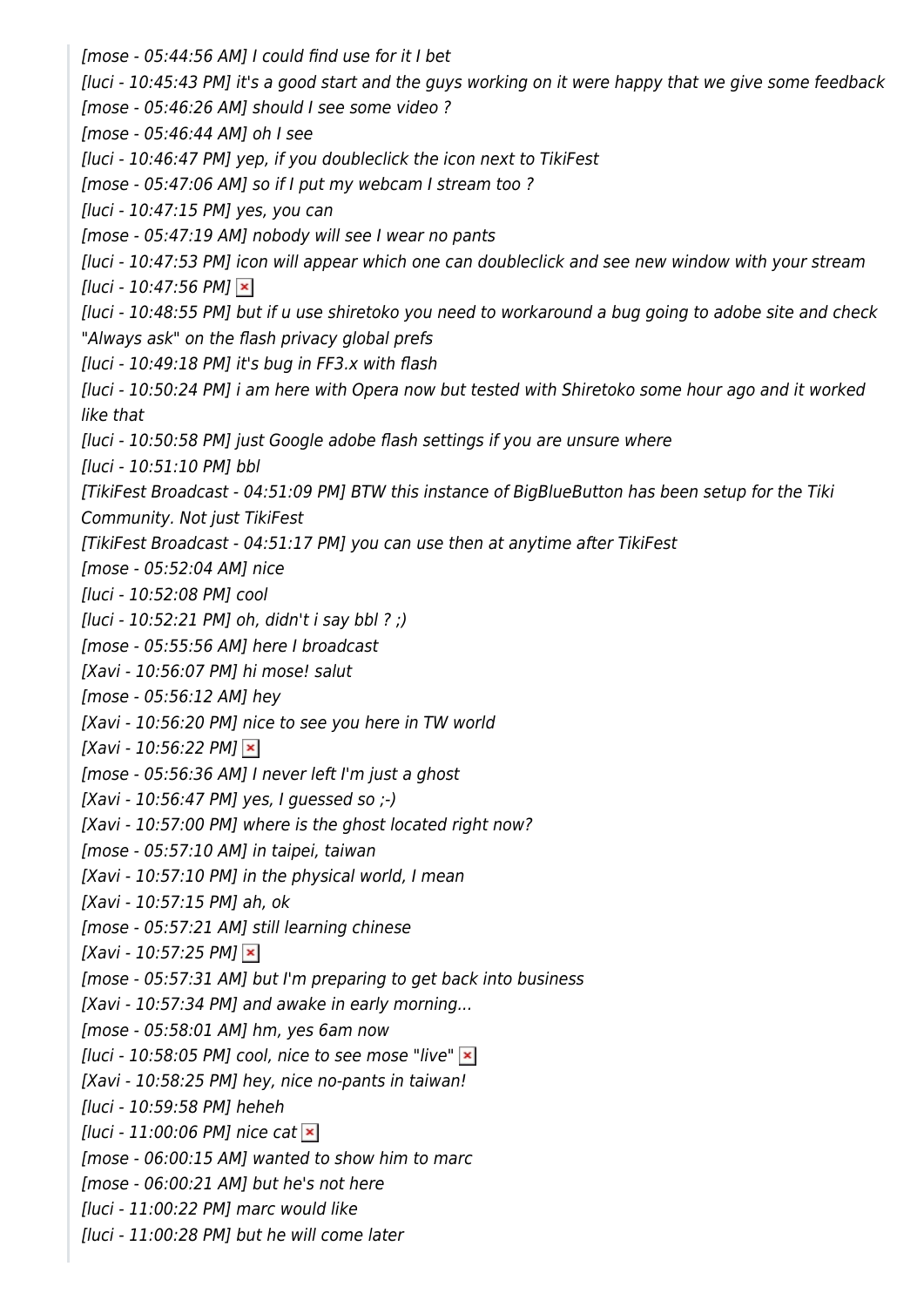$[Xavi - 11:00:27 PM]$   $\vert x \vert$ [Xavi - 11:00:36 PM] what out, mose, it we show it to our dogs... [Xavi - 11:00:43 PM] s/what/watch [mose - 06:01:02 AM] he knows no dog [mose - 06:01:09 AM] he would not be afraid [Xavi - 11:01:23 PM] oh well, our dog would be afraid... [mose - 06:01:29 AM] lol  $[Xavi - 11:01:37 PM]$   $\vert \times \vert$ [mose - 06:01:53 AM] this cat is name didi, which in chinese means little brother [Xavi - 11:02:11 PM] nice [Xavi - 11:02:20 PM] /me likes names with meaning [mose - 06:02:30 AM] name always mean [mose - 06:02:39 AM] even when not purposefully [Xavi - 11:03:00 PM] yes, yes  $\mathbf{\times}$  my name is the name of a Castle in north Spain [Xavi - 11:03:50 PM] btw, how is free software in Taiwan? is it well spread culturally, or only from a minority of hackers? [mose - 06:04:04 AM] just a minority [mose - 06:04:12 AM] but an active and creative one  $[Xavi - 11:04:17 PM]$   $\times$ [mose - 06:04:25 AM] actually asian sphere is still in late about freedom [mose - 06:04:32 AM] that's notmuch into their culture [mose - 06:04:51 AM] that's why I know I have things to do here when my chinese will be really fluent [Xavi - 11:04:57 PM] besides the red-linux distro in china, I quess [luci - 11:05:00 PM] /me is not surprised, especially about china [mose - 06:05:13 AM] they still have that stupid cult of the chief [mose - 06:05:23 AM] if chief says, do that, they do that [luci - 11:05:25 PM] i would say in India it's better [luci - 11:05:29 PM] i guess [mose - 06:05:35 AM] but free software comes from the mud [Xavi - 11:05:35 PM] luci: yes. [luci - 11:05:42 PM] (talking about Asia) [mose - 06:05:43 AM] not from the bosses [Xavi - 11:06:00 PM] did you all see the "Coder BRakers" documentary from BBC? (cc licensed) [mose - 06:06:01 AM] except some still rare projects like lemo or redflag [luci - 11:06:23 PM] iirc yes [Xavi - 11:06:30 PM] s/brakers/breakers [TikiFest Broadcast - 05:06:17 PM] np [TikiFest Broadcast - 05:06:18 PM] no [TikiFest Broadcast - 05:06:24 PM] I'll take a look at it [luci - 11:08:06 PM] /me needs to google lemo [mose - 06:08:41 AM] lemo is a free hardware computer, sortof [mose - 06:08:56 AM] they are having great project based on that in vanezuela right now [mose - 06:09:15 AM] venezuela is getting free software at state level quite seriously [Xavi - 11:10:16 PM] mose, tell your cat to watch out our dog [Xavi - 11:10:18 PM] see webcam [luci - 11:11:02 PM] the dog doesn't look interested at all :-p [Xavi - 11:11:15 PM] you are right, luci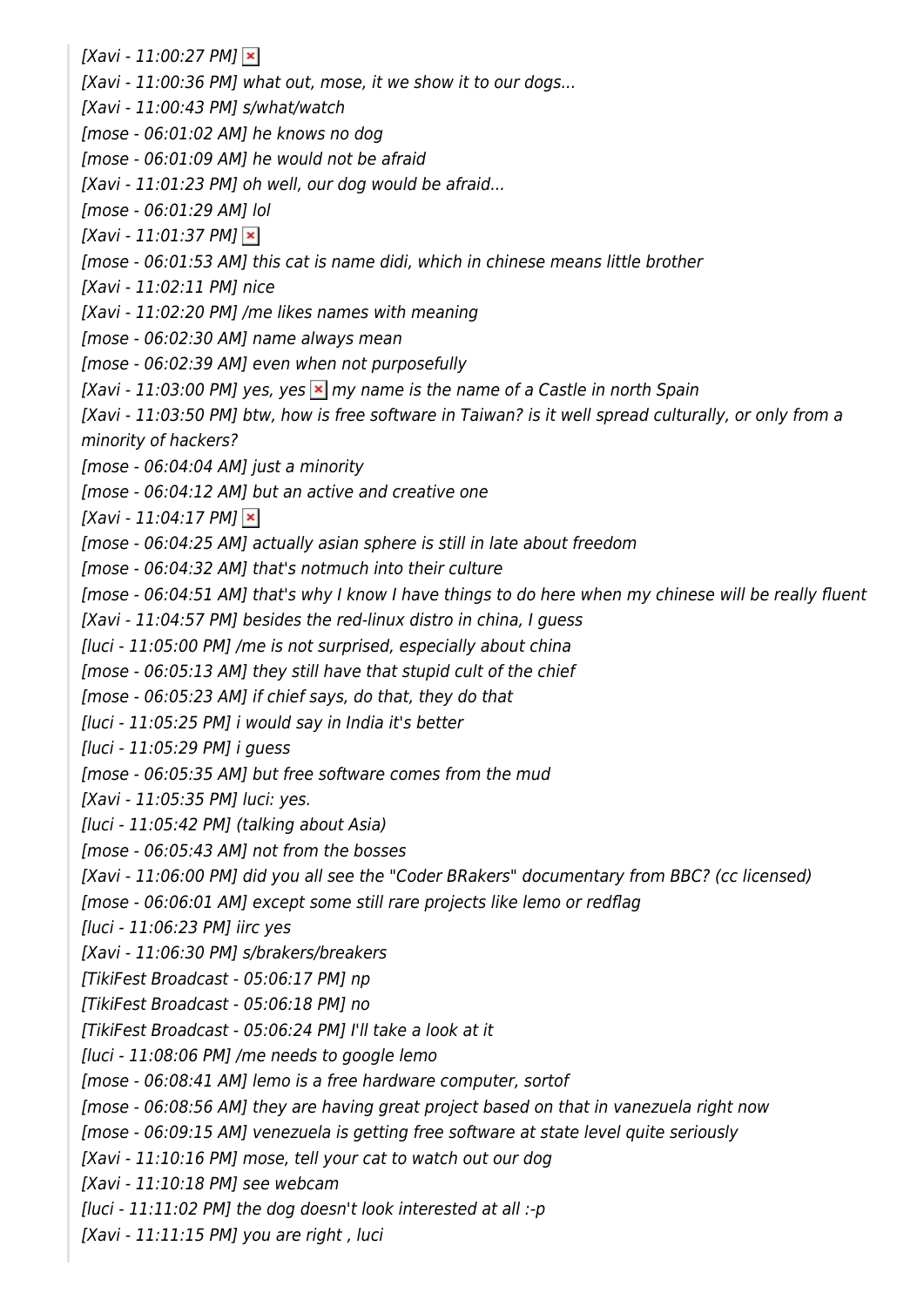[Xavi - 11:11:23 PM] he can't pretend to be dangerous [Xavi - 11:11:29 PM] he's not... [mose - 06:11:34 AM] hmm I don't see your stream [Xavi - 11:11:56 PM] mose, did you click on the webcam icon on the right of my name in the web participant list? [luci - 11:12:03 PM] i see it, doubleclicked the icon ? [mose - 06:12:06 AM] yes yes [luci - 11:12:15 PM] maybe it got off-screen ? [mose - 06:12:19 AM] ah finaly [luci - 11:12:24 PM] is your screen resolution big ? [luci - 11:12:29 PM] ok [luci - 11:12:43 PM] rofl [luci - 11:12:53 PM] TikiFest becoming pet share channel ;) [mose - 06:12:56 AM] lol [TikiFest Broadcast - 05:12:22 PM]  $\times$ [luci - 11:13:09 PM] nice  $\vert \mathbf{x} \vert$  $[Xavi - 11:13:31 PM]$   $\times$  $[$ luci - 11:13:42 PM] i could wake up Teiija maybe ;) [mose - 06:13:52 AM] no need [luci - 11:13:57 PM] no, i will let her peacefully sleep ;) [Xavi - 11:14:05 PM] no need, poor animal [mose - 06:15:05 AM] why does it says on the top I have the role moderator ? [luci - 11:15:21 PM] everyone has for now [luci - 11:15:31 PM] we are sort of testing collaboratively [mose - 06:15:35 AM] I see [mose - 06:16:21 AM] well, I know people that would love to test bbb [Xavi - 11:16:41 PM] mose, did you ever try dimdim? [mose - 06:16:56 AM] no [Xavi - 11:17:01 PM] in order to know some objective comparison [Xavi - 11:17:22 PM] ah, ok, iirc franck said he knew people on the dimdim crew [Xavi - 11:17:52 PM] and I thought that in past years you might have used dimdim fro group meetings [Xavi - 11:18:15 PM] anyway, this bbb (and lgpl'd) seems very nice [mose - 06:18:35 AM] I definatly favor free code [TikiFest Broadcast - 05:18:16 PM] Hey Fred [TikiFest Broadcast - 05:18:27 PM] meet some other members of Tiki Community [Fred - 05:19:08 PM] Hi ... just dropping in [TikiFest Broadcast - 05:18:37 PM] guys, Fred is part of BigBlueButton [mose - 06:19:33 AM] oh, greetings, and good job [Xavi - 11:19:39 PM] hi FRed [Fred - 05:19:39 PM] Nice to see the traffic [TikiFest Broadcast - 05:19:34 PM] I think its been stable so far [TikiFest Broadcast - 05:19:40 PM] I've bene on for a few hours now [TikiFest Broadcast - 05:19:44 PM] I don't know about the others [mose - 06:20:21 AM] I will dig more into that app to spread use [Fred - 05:20:24 PM] nice [TikiFest Broadcast - 05:19:55 PM] I haven't participated in Voice since there is music in the background [mose - 06:20:34 AM] especialy as I'm remote far from home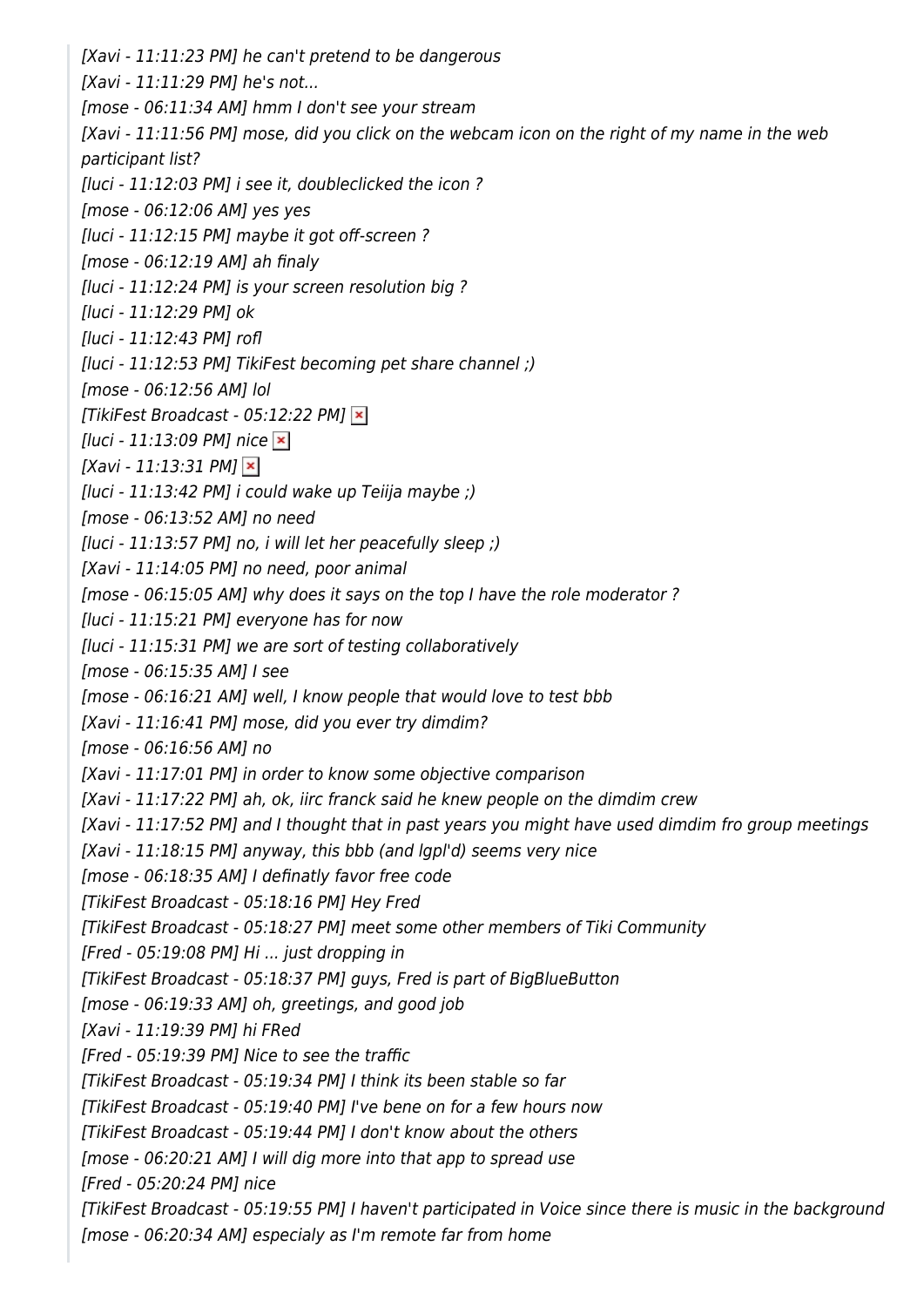[Fred - 05:22:26 PM] Looks like things are rocking ... I'll be around for the next few hours if anything comes up

[TikiFest Broadcast - 05:22:07 PM] Thanks again Fred, much appreciated

[mose - 06:27:28 AM] does it install fine on debian etch ?

[mose - 06:27:53 AM] I'm reading doc right now

[mose - 06:28:55 AM] hmm, using port makes it needs some tweaking I guess

[mose - 06:29:00 AM] port 80

[mose - 06:33:32 AM] hmm, I need to go, I have some chinese to do before class

[mose - 06:33:39 AM] seeya later guys

[Nelson - 05:34:02 PM] l8r

[Nelson - 05:45:14 PM] hi ricks99

[Xavi - 11:51:03 PM] ok, I came back (after gecko forzed) to say g'night

[Xavi - 11:51:17 PM] I'll do my best to follow the tikifest in the following days

[Xavi - 11:51:26 PM] keep up the god work on tiki4  $\times$ 

[Xavi - 11:51:27 PM] cheers

[Nelson - 05:51:30 PM] gnight

[luci - 12:13:32 AM] heya chealer found his way !  $\vert x \vert$ 

[luci - 12:17:28 AM] Nelson has clearer sound than TikiFest Broadcast ;)

[Dave Thacker - 05:20:12 PM] attempts to dial in

[luci - 12:20:58 AM] hey Dave

[luci - 12:21:09 AM] are you watching TV there guys ?

[Dave Thacker - 05:22:15 PM] I have audio on phone. no video

[luci - 12:21:54 AM] video is separate thing

[Dave Thacker - 05:22:55 PM] should I have video on browser?

[luci - 12:22:36 AM] only one voice stream please guys, Nelson's works better

[luci - 12:22:50 AM] you have to doubleclick the webcam icon

[luci - 12:22:57 AM] next to the user name

[luci - 12:23:01 AM] Status

[luci - 12:23:03 AM] column

[Dave Thacker - 05:23:59 PM] ah there they are

 $[luci - 12:23:48 AM]$   $\times$ 

[luci - 12:25:42 AM] well, the quality of sounds got worse

[luci - 12:25:52 AM] voice audio i mean

[Dave Thacker - 05:27:39 PM] I lost audio

[luci - 12:27:33 AM] Dave: it was just muted

[Dave Thacker - 05:28:22 PM] ok

[luci - 12:37:35 AM] pascal, i think maybe chealer can help you to debug your post install db connection issue with trunk

[TikiFest Broadcast - 06:46:18 PM] ok I'll talk to him

[luci - 12:47:31 AM] guys, if you want to be sure nobody can hear you, you have to actually mute your mic in your Operating System

[luci - 12:47:44 AM] this mute is only temporary and moderators can switch it on

[luci - 12:47:56 AM] muty in voice participants

[luci - 12:48:00 AM] mute

[Marc Laporte - 06:49:43 PM] yo

[Marc Laporte - 06:50:24 PM] I see chaeler on TV!

[Marc Laporte - 06:50:38 PM] and Nelson!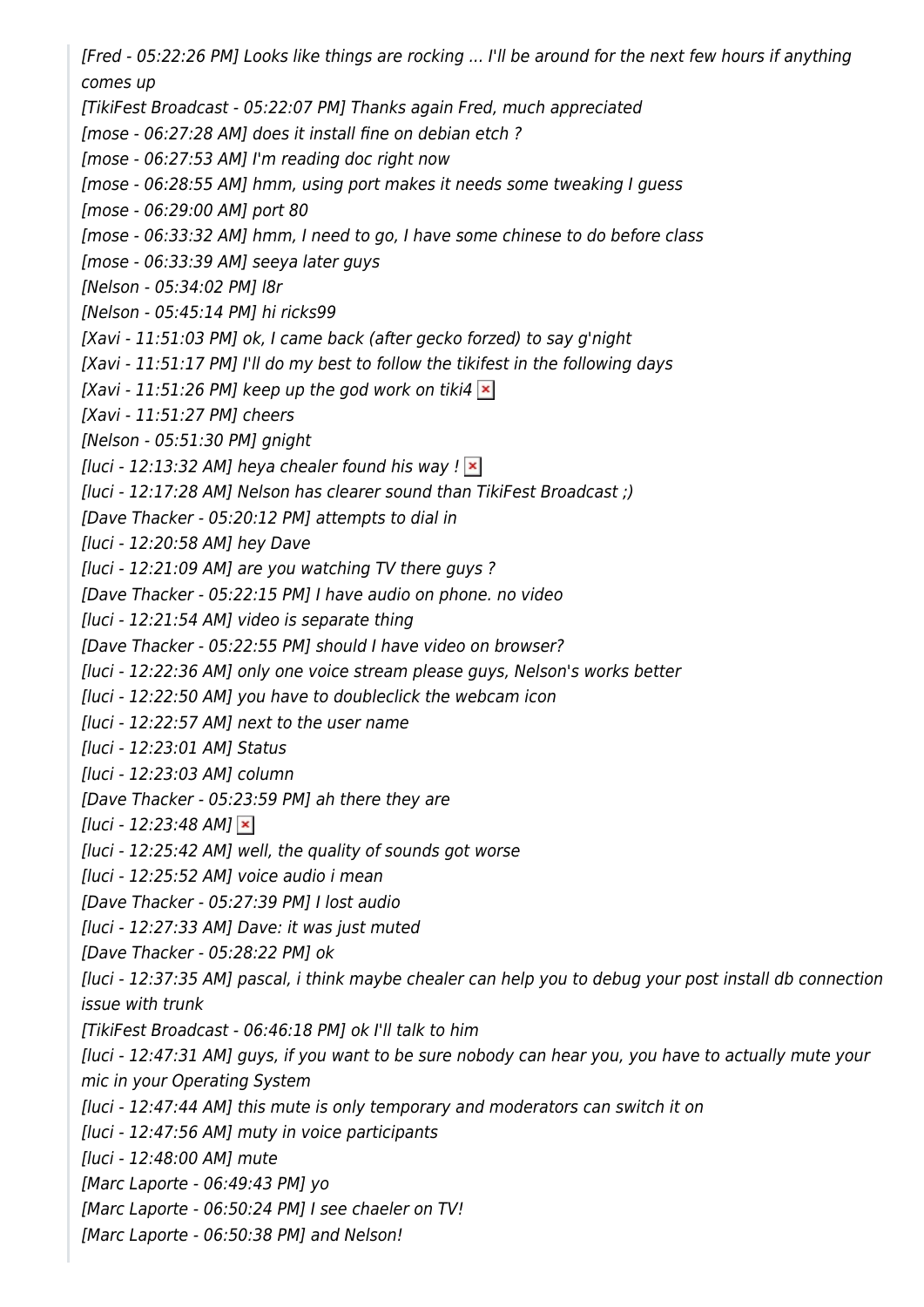[Nelson - 06:50:44 PM] you at the airport? [Marc Laporte - 06:50:50 PM] yes [Marc Laporte - 06:50:53 PM] arrived early [Marc Laporte - 06:51:00 PM] was able to changed flights [Marc Laporte - 06:51:04 PM] leaving at 19h05 [Marc Laporte - 06:51:16 PM] landing downtown. [Marc Laporte - 06:51:27 PM] 20h05ish [Marc Laporte - 06:51:38 PM] 20h30-20h45, I'll be with you guys [luci - 12:53:42 AM] well, as long as you see the talking icon you are hearable when unmuted ;) [luci - 12:53:52 AM] greetings Marc ! [TikiFest Broadcast - 07:07:17 PM] so Nelson found the solution [TikiFest Broadcast - 07:07:41 PM] I had to enter 127.0.0.1 [TikiFest Broadcast - 07:07:45 PM] instead of Localhost [TikiFest Broadcast - 07:07:52 PM] we think it may be because of the Virtual Machine [TikiFest Broadcast - 07:08:01 PM] but the funny thing is that Branch works fine [luci - 01:19:36 AM] ah, right, maybe Tiki 3 does the paths differently [luci - 01:19:51 AM] localhost with lower L wouldn't help ? [TikiFest Broadcast - 07:21:51 PM] sorry, typo. I don't use uppercase [luci - 01:22:38 AM] ah, ok [luci - 01:52:17 AM] interesting, suddenly Nelson became unmuted again [luci - 01:52:23 AM] did you do it someone ? [luci - 01:52:35 AM] or is this a bug that it happens itself sometimes ?  $[luci - 01:53:43 AM]$  i want that beer ;) [luci - 01:54:20 AM] muting Nelson back again [TikiFest Broadcast - 08:09:02 PM] you can take a virtual sip  $\ge$ [TikiFest Broadcast - 08:09:22 PM] yes we noticed the unmute bug [TikiFest Broadcast - 08:09:25 PM] we will document [TikiFest Broadcast - 08:59:17 PM] Marc has arrived [TikiFest Broadcast - 09:00:08 PM] everyone is now in Toronto [TikiFest Broadcast - 09:22:00 PM] music is off [TikiFest Broadcast - 09:22:06 PM] we are broadcasting [TikiFest Broadcast - 09:45:05 PM] having a great conversation about CMS report [TikiFest Broadcast - 09:45:08 PM] and where TikiWiki stands [TikiFest Broadcast - 10:02:47 PM] can you hear marc [TikiFest Broadcast - 11:20:23 PM] Hey Gary [Gary Cunningham-Lee - 01:21:11 PM] hi guys [TikiFest Broadcast - 11:20:29 PM] feel free to join the voice chat with us [Gary Cunningham-Lee - 01:21:31 PM] I don't hear any sound yet, but can see with webcam [TikiFest Broadcast - 11:21:04 PM] you need to join voice conference to hear voice [TikiFest Broadcast - 11:21:08 PM] click on hte headset icon [Gary Cunningham-Lee - 01:22:03 PM] heh, thanks. [TikiFest Broadcast - 11:34:14 PM] Dave you can join us in the voice conference [TikiFest Broadcast - 11:34:21 PM] just click on the headset icon on the top [Gary Cunningham-Lee - 02:41:48 PM] thanks for panning the webcam  $\geq$ [Gary Cunningham-Lee - 02:42:34 PM] oops, just lost audio [Gary Cunningham-Lee - 02:44:11 PM] ...and video [Gary Cunningham-Lee - 02:45:05 PM] video is back but no audio still, here.